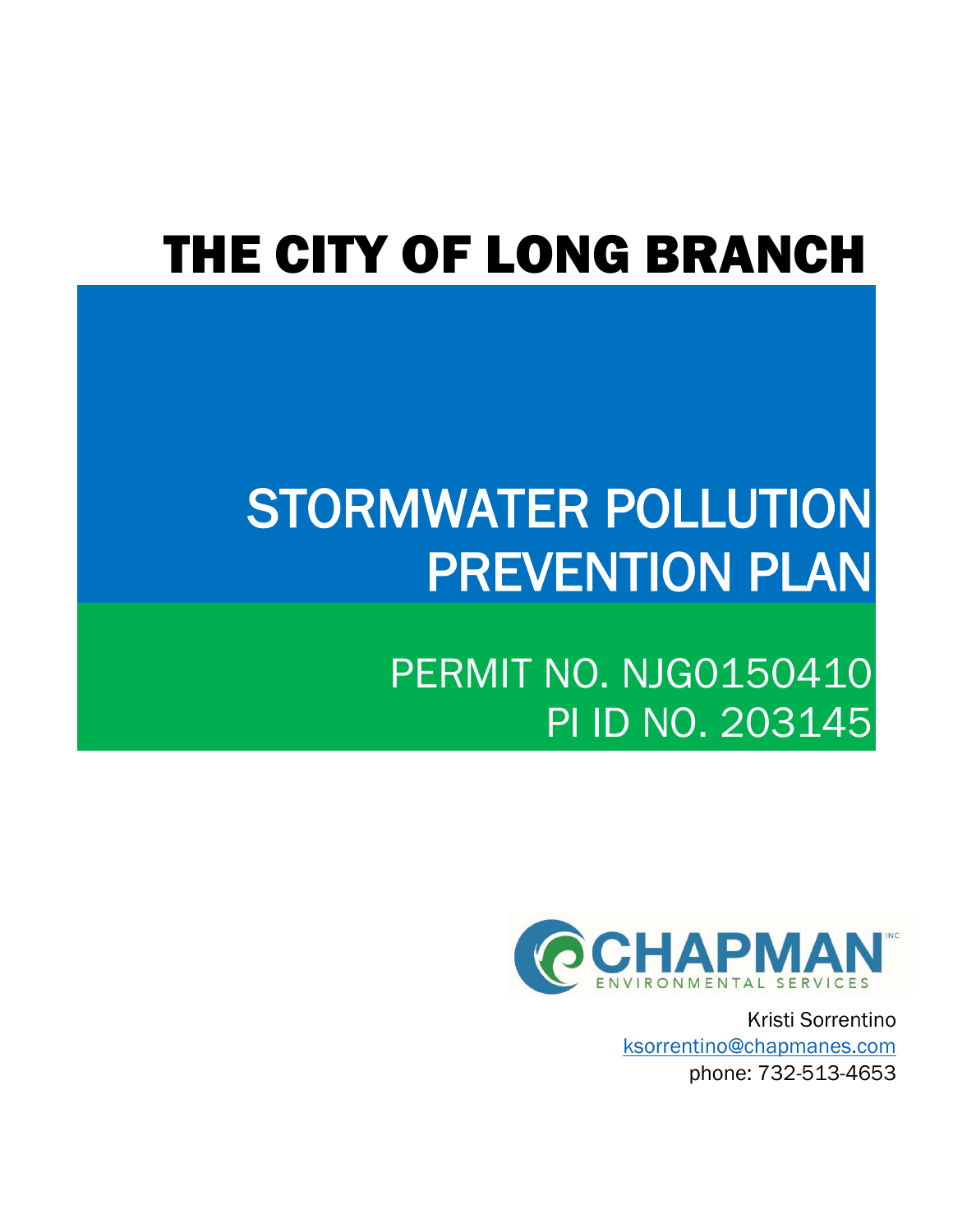# SPPP Form 1 – SPPP Team Members

| <b>Stormwater Program Coordinator (SPC)</b> |                                                                                                |  |  |
|---------------------------------------------|------------------------------------------------------------------------------------------------|--|--|
| Print/Type<br>Name and Title                | Stan Dziuba                                                                                    |  |  |
| Office Phone #<br>and Email                 | 732-571-6520<br>sdziuba@longbranch.org                                                         |  |  |
| Signature                                   |                                                                                                |  |  |
|                                             | Individual(s) Responsible for Major Development Project<br><b>Stormwater Management Review</b> |  |  |
| Print/Type<br>Name and Title                | Nick Graviano, Planning and Zoning Director                                                    |  |  |
| Print/Type<br>Name and Title                |                                                                                                |  |  |
| Print/Type<br>Name and Title                |                                                                                                |  |  |
| Print/Type<br>Name and Title                |                                                                                                |  |  |
| Print/Type<br>Name and Title                |                                                                                                |  |  |
|                                             | <b>Other SPPP Team Members</b>                                                                 |  |  |
| Print/Type<br>Name and Title                | Mauro Baldanza, Department of Public Works                                                     |  |  |
| Print/Type<br>Name and Title                | Kathy Schmelz, City Clerk                                                                      |  |  |
| Print/Type<br>Name and Title                |                                                                                                |  |  |
| Print/Type<br>Name and Title                |                                                                                                |  |  |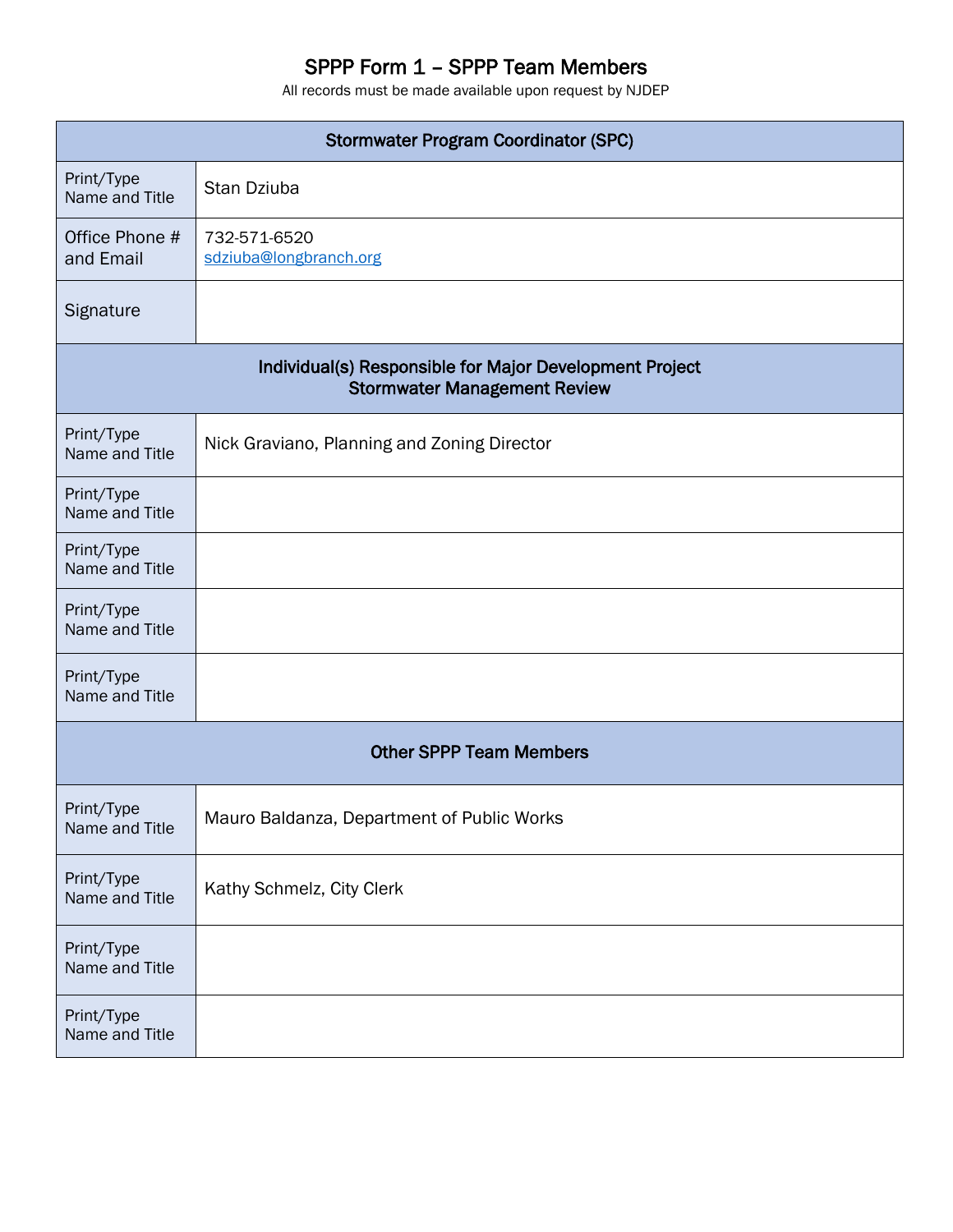# SPPP Form 2 – Revision History

|                   | Revision | <b>SPC</b>      | <b>SPPP</b> | <b>Reason for Revision</b> |
|-------------------|----------|-----------------|-------------|----------------------------|
|                   | Date     | <b>Initials</b> | Form        |                            |
|                   |          |                 | Changed     |                            |
| $\overline{1}$ .  |          |                 |             |                            |
| $\overline{2}$ .  |          |                 |             |                            |
| $\overline{3}$ .  |          |                 |             |                            |
| $\overline{4}$ .  |          |                 |             |                            |
| $\overline{5}$ .  |          |                 |             |                            |
| $\overline{6}$ .  |          |                 |             |                            |
| $\overline{7}$ .  |          |                 |             |                            |
| $\overline{8}$ .  |          |                 |             |                            |
| $\overline{9}$ .  |          |                 |             |                            |
| $\overline{10}$ . |          |                 |             |                            |
| $\overline{11}$ . |          |                 |             |                            |
| $\overline{12}$ . |          |                 |             |                            |
| $\overline{13}$ . |          |                 |             |                            |
| $\overline{14}$ . |          |                 |             |                            |
| $\overline{15}$ . |          |                 |             |                            |
| $\overline{16}$ . |          |                 |             |                            |
| $\overline{17}$ . |          |                 |             |                            |
| 18.               |          |                 |             |                            |
| $\overline{19.}$  |          |                 |             |                            |
| $\overline{20}$ . |          |                 |             |                            |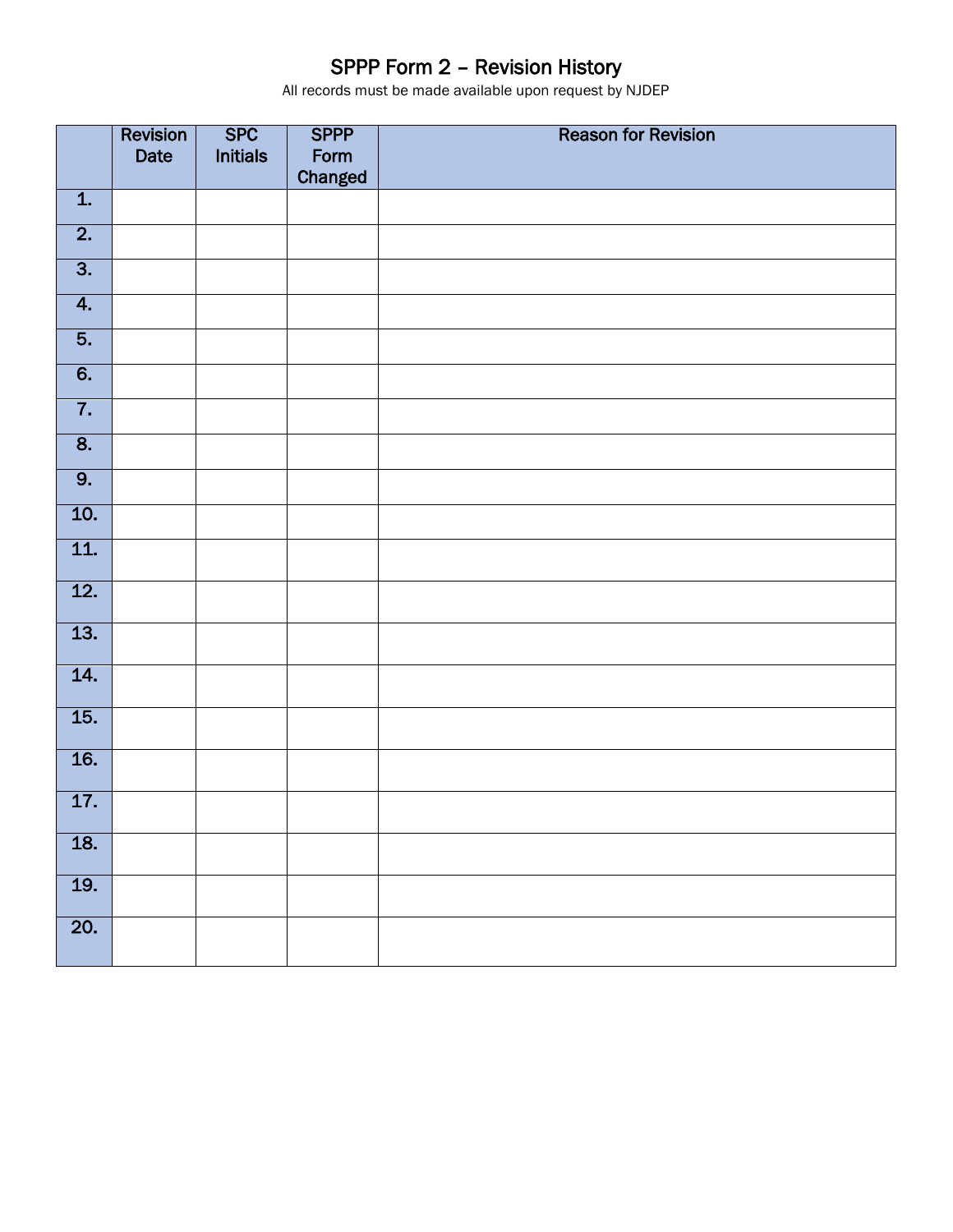#### SPPP Form 3 – Public Involvement and Participation Including Public Notice

| 1. Website URL where the                                                                          |                                                                                                          |  |
|---------------------------------------------------------------------------------------------------|----------------------------------------------------------------------------------------------------------|--|
| <b>Stormwater Pollution</b>                                                                       | www.visitlongbranch.com/departments/public-works/stormwater-                                             |  |
| Prevention Plan (SPPP) is                                                                         | management-and-clean-water                                                                               |  |
| posted online:                                                                                    |                                                                                                          |  |
|                                                                                                   |                                                                                                          |  |
| 2. Date of most current SPPP:                                                                     | May 2019                                                                                                 |  |
|                                                                                                   |                                                                                                          |  |
| 3. Website URL where the                                                                          |                                                                                                          |  |
| <b>Stormwater Management</b>                                                                      | www.visitlongbranch.com/departments/public-works/stormwater-                                             |  |
| Program is posted online:                                                                         | management-and-clean-water                                                                               |  |
|                                                                                                   |                                                                                                          |  |
| 4. Physical location and/or                                                                       |                                                                                                          |  |
| website URL where associated                                                                      | www.visitlongbranch.com/government/cityclerk                                                             |  |
| records of public notices,                                                                        |                                                                                                          |  |
| meeting dates, minutes, etc.                                                                      |                                                                                                          |  |
| are kept:                                                                                         |                                                                                                          |  |
|                                                                                                   |                                                                                                          |  |
|                                                                                                   | 5. Describe how the permittee complies with applicable state and local public notice requirements        |  |
| when providing for public participation in the development and implementation of a MS4 stormwater |                                                                                                          |  |
| program:                                                                                          |                                                                                                          |  |
|                                                                                                   |                                                                                                          |  |
|                                                                                                   | The City of Long Branch provides public notice in a manner that complies with the requirements of        |  |
|                                                                                                   | the Open Public Meetings Act (Sunshine Law), N.J.S.A. 10:4-6 et seq.                                     |  |
|                                                                                                   |                                                                                                          |  |
|                                                                                                   | The City Clerk will prepare all Public Notice(s) required by this program, which are typically published |  |
|                                                                                                   | in the Asbury Park Press. In addition, requests for public participation will be posted on the City's    |  |
| website.                                                                                          |                                                                                                          |  |
|                                                                                                   |                                                                                                          |  |
|                                                                                                   |                                                                                                          |  |
|                                                                                                   |                                                                                                          |  |
|                                                                                                   |                                                                                                          |  |
|                                                                                                   |                                                                                                          |  |
|                                                                                                   |                                                                                                          |  |
|                                                                                                   |                                                                                                          |  |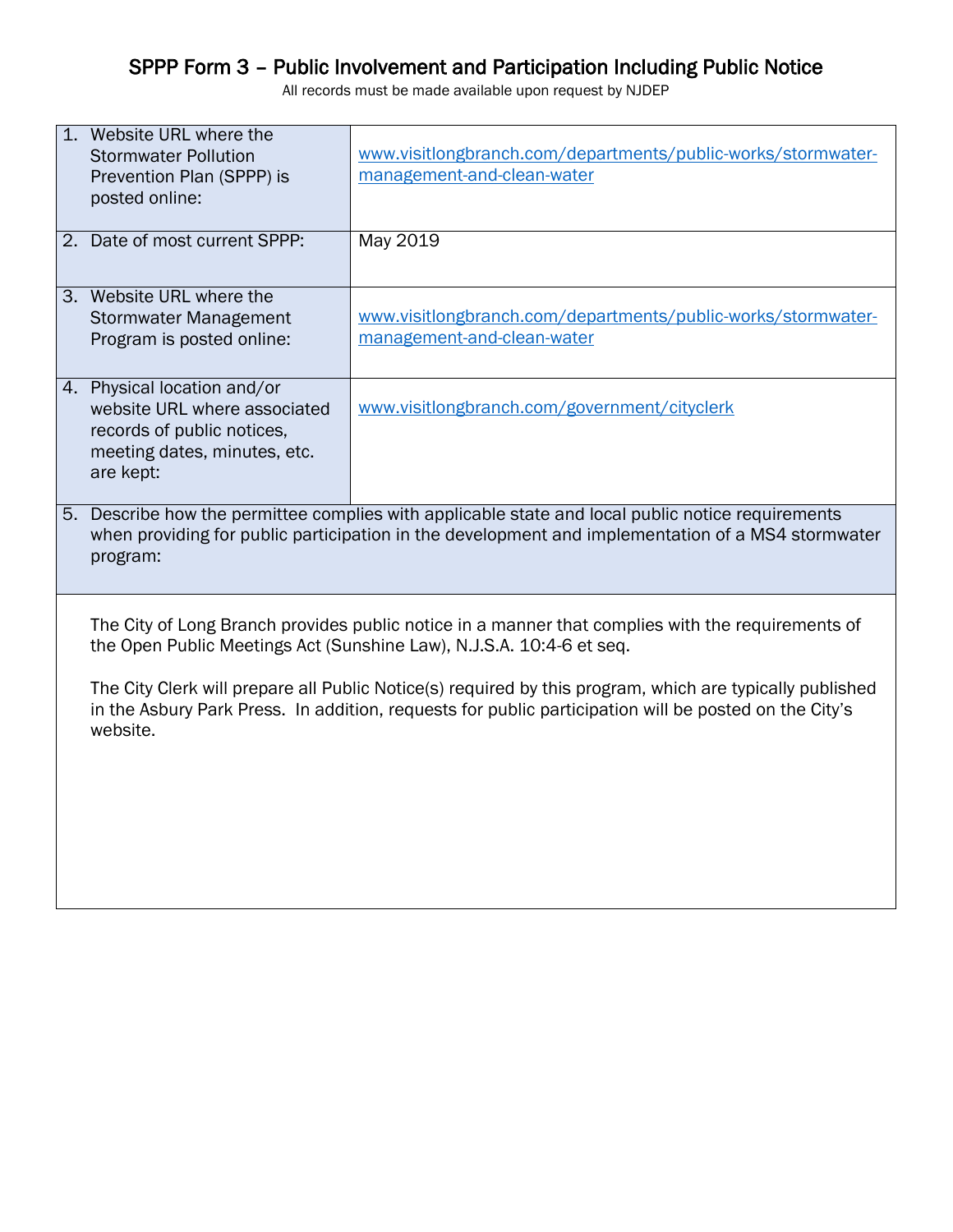## SPPP Form 4 – Public Education and Outreach

| 1. Describe how public education and outreach events are advertised. Include specific websites and/or<br>physical locations where materials are available.                                                          |
|---------------------------------------------------------------------------------------------------------------------------------------------------------------------------------------------------------------------|
| Public education and outreach events will be advertised on the City's website<br>(www.visitlongbranch.com) and through advertisements published in the local newspaper.                                             |
| 2. Describe how businesses and the general public within the municipality are educated about the<br>hazards associated with illicit connections and improper disposal of waste.                                     |
| Businesses and the general public are educated about the hazards associated with illicit connections<br>and improper disposal of waste through public outreach events and the enforcement of related<br>ordinances. |
| 3. Indicate where public education and outreach records are maintained.                                                                                                                                             |
| Public Education and outreach materials are maintained by the City Clerk at City Hall.                                                                                                                              |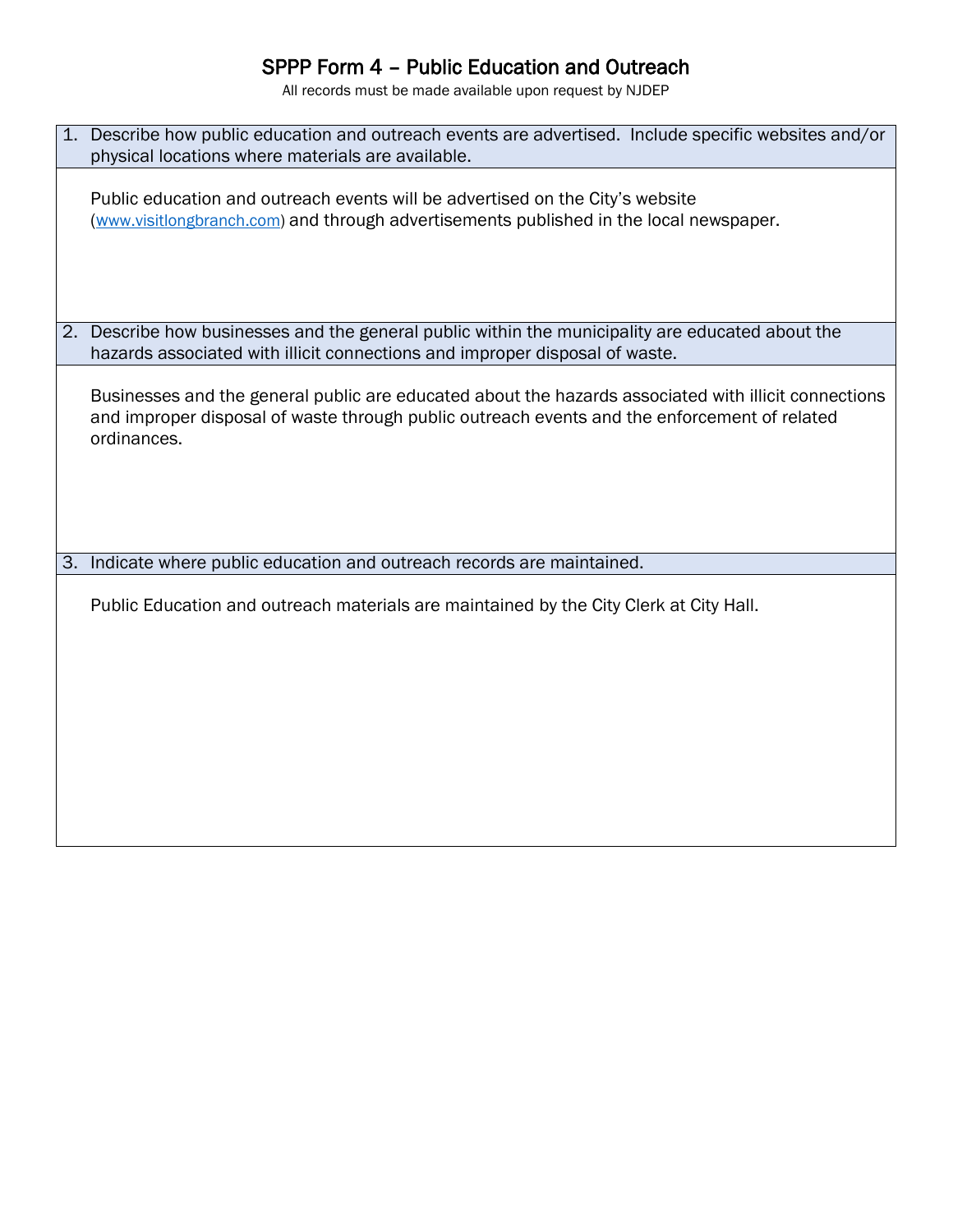## SPPP Form 5 – Post-Construction Stormwater Management in New Jersey Development and Redevelopment Program

All records must be made available upon request by NJDEP

#### 1. How does the municipality define "major development"?

"Major Development" is defined in Article II. Stormwater Management §300-24 [Definitions](https://ecode360.com/6282611#6282611) as "Any development that provides for ultimately disturbing one or more acres of land. Disturbance for the purpose of this rule is the placement of impervious surface or exposure and/or movement of soil or bedrock or clearing, cutting or removing of vegetation."

2. Does the municipality approach residential projects differently than it does for non-residential projects? If so, how?

All projects are reviewed by the City's Zoning and Planning Boards for approval.

3. What process is in place to ensure that municipal projects meet the Stormwater Control Ordinance?

Municipal projects are planned to meet the requirements of the Stormwater Control Ordinance. The Major Development Stormwater Summary will be completed for municipal projects and maintained with this SPPP.

Long Branch's Department of Planning and Zoning will be responsible for completing the Major Development Stormwater Summary and forwarding summary sheets to the Public Works Department for documentation.

4. Describe the process for reviewing major development project applications for compliance with the Stormwater Control Ordinance (SCO) and Residential Site Improvement Standards (RSIS). Attach a flow chart if available.

The City's Planning and Zoning Boards ensure compliance with the Stormwater Control Ordinance and Residential Site Improvement Standards by reviewing site plans before issuing preliminary or final subdivision or site plan approvals under the Municipal Land Use Law.

The Stormwater Control Ordinance is administered by the City's Planning and Zoning Boards and Code Enforcement Officer and will control stormwater from non-residential development and redevelopment projects.

| 5. Does the Municipal Stormwater Management  | No.                                          |
|----------------------------------------------|----------------------------------------------|
| Plan include a mitigation plan?              |                                              |
| 6. What is the physical location of approved | Approved applications for major development  |
| applications for major development projects, | projects and Major Development Summary       |
| Major Development Summary Sheets (permit     | Sheets will be maintained by the City Clerk. |
| att. D), and mitigation plans?               |                                              |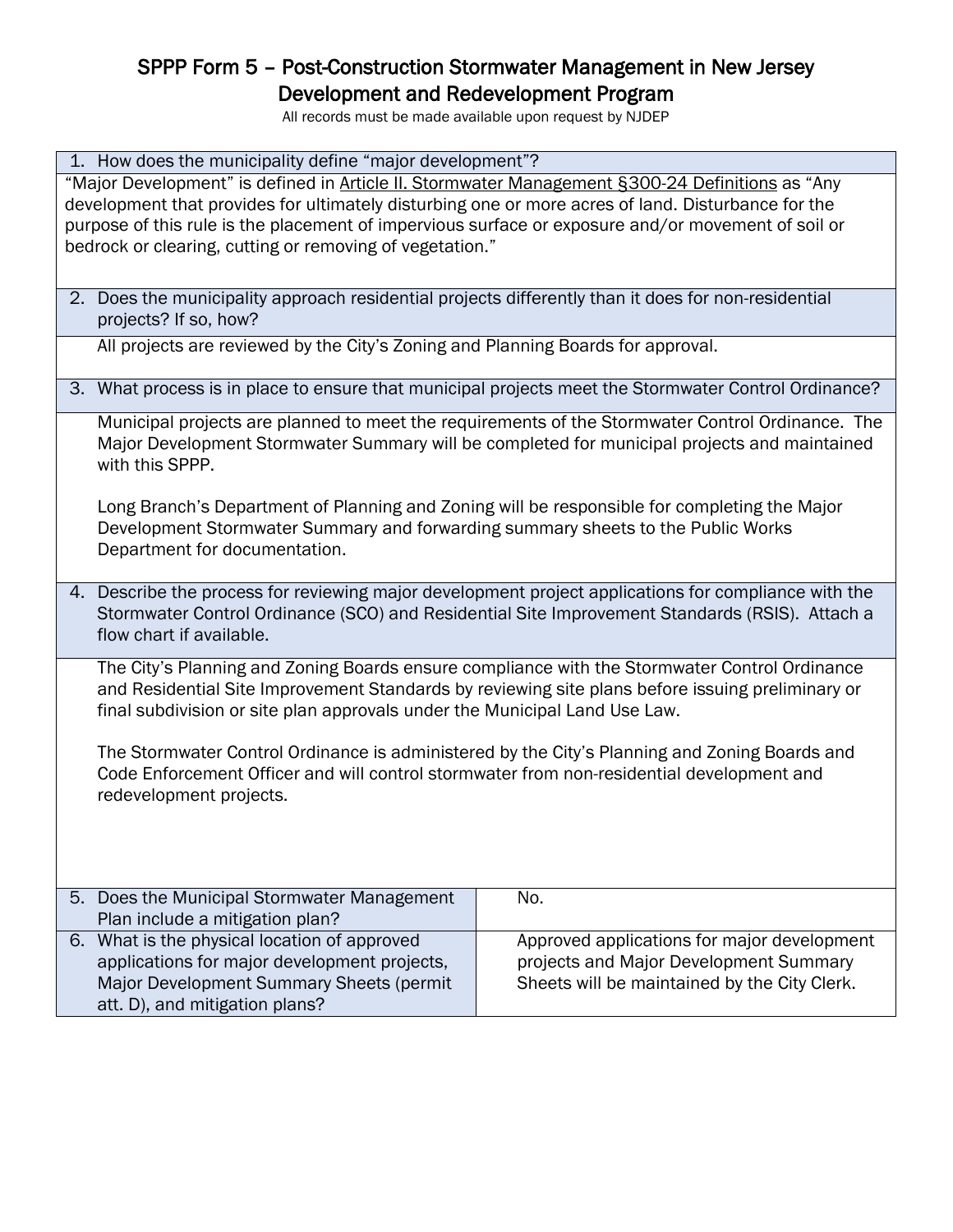## SPPP Form 6 – Ordinances

All records must be made available upon request by NJDEP

|    | Ordinance<br>permit cite IV.B.1.b.iii                                                            | Date of<br><b>Adoption</b> | <b>Website URL</b>                                                                                                          | <b>Was the DEP</b><br>model<br>ordinance<br>adopted<br>without<br>change? | <b>Entity</b><br>responsible<br>for<br>enforcement |
|----|--------------------------------------------------------------------------------------------------|----------------------------|-----------------------------------------------------------------------------------------------------------------------------|---------------------------------------------------------------------------|----------------------------------------------------|
| 1. | <b>Pet Waste</b><br>Permit cite IV.B.5.a.i                                                       | March 27, 2007             | https://ecode360.com/L01625                                                                                                 | Yes                                                                       | Police / Code<br>Enforcement                       |
|    | 2. Wildlife Feeding<br>Permit cite IV.B.5.a.ii                                                   | July 10, 2007              | https://ecode360.com/L01625                                                                                                 | Yes                                                                       | Police / Code<br>Enforcement                       |
|    | 3. Litter Control<br>Permit cite IV.B.5.a.iii                                                    | January 26,<br>1971        | https://ecode360.com/L01625                                                                                                 | $\overline{N}$                                                            | Police / Code<br>Enforcement                       |
|    | 4. Improper Disposal<br>of Waste<br>Permit cite IV.B.5.a.iv                                      | March 27, 2007             | https://ecode360.com/L01625                                                                                                 | Yes                                                                       | Police / Code<br>Enforcement                       |
|    | 5. Containerized Yard<br>Waste/Yard Waste<br><b>Collection Program</b><br>Permit cite IV.B.5.a.v | June 1, 2010               | https://ecode360.com/L01625                                                                                                 | Yes                                                                       | Police / Code<br>Enforcement                       |
|    | 6. Private Storm Drain<br><b>Inlet Retrofitting</b><br>Permit cite IV.B.5.a.vi                   | August 28, 2012            | https://ecode360.com/L01625                                                                                                 | Yes                                                                       | Police / Code<br>Enforcement                       |
|    | 7. Stormwater Control<br>Ordinance<br>Permit cite IV.B.4.g. and<br>IV.B.5.a.vii                  | May 12, 2009               | https://ecode360.com/L01625                                                                                                 | Yes                                                                       | Police / Code<br>Enforcement                       |
|    | 8. Illicit Connection<br>Ordinance<br>Permit cite IV.B.5.a.vii<br>and IV.B.6.d                   | March 27, 2007             | https://ecode360.com/L01625                                                                                                 | Yes                                                                       | Police / Code<br>Enforcement                       |
|    | 9. Option: Refuse<br>Container/Dumpster<br>Ordinance<br>Permit cite IV.E.2                       | June 1, 2010               | https://ecode360.com/L01625<br>Indicate the location of records associated with ordinances and related enforcement actions: | Yes                                                                       | Police / Code<br>Enforcement                       |

Code Enforcement and local Police officers are responsible for enforcing City ordinances. If someone is found to be in violation of an ordinance, they will be issued a written warning and/or penalties depending on the offense.

Records associated with ordinances and related enforcement actions are maintained by the City Clerk and local enforcement officials.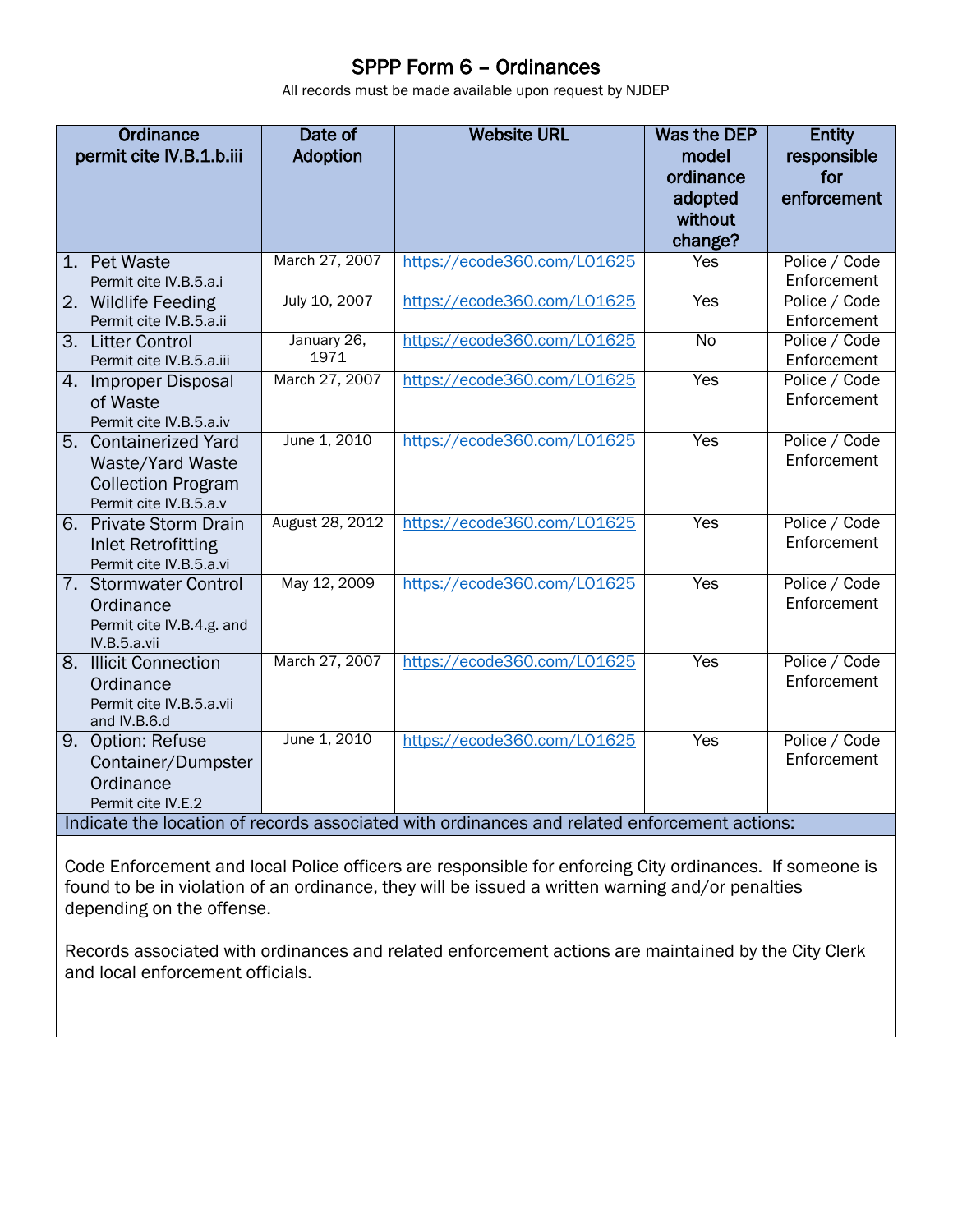# SPPP Form 7– Street Sweeping

| 1. Provide a written description or attached a map indicating which streets are swept as required by the NJPDES<br>permit. Describe the sweeping schedule and indicate if any of the streets are swept by another entity through<br>a shared services agreement.                                                                                                                                                                                                                                                                                                                                                                                                                                                                                                                                                                                                                                                                                                                                                                                                                                                                                                                                                                                                                                                                                                                                 |
|--------------------------------------------------------------------------------------------------------------------------------------------------------------------------------------------------------------------------------------------------------------------------------------------------------------------------------------------------------------------------------------------------------------------------------------------------------------------------------------------------------------------------------------------------------------------------------------------------------------------------------------------------------------------------------------------------------------------------------------------------------------------------------------------------------------------------------------------------------------------------------------------------------------------------------------------------------------------------------------------------------------------------------------------------------------------------------------------------------------------------------------------------------------------------------------------------------------------------------------------------------------------------------------------------------------------------------------------------------------------------------------------------|
| The City of Long Branch will conduct monthly sweeping of all municipally owned or operated curbed streets<br>(including roads or highway) with storm drains that have a posted speed limit of 35 mph or less (excluding all<br>entrance and exit ramps) in predominantly commercial areas, weather and street surface conditions<br>permitting.                                                                                                                                                                                                                                                                                                                                                                                                                                                                                                                                                                                                                                                                                                                                                                                                                                                                                                                                                                                                                                                  |
| The following streets are included in Long Branch's monthly street sweeping program:<br>Broadway (between WLB Corp Line and Ocean Blvd)<br>Brighton Avenue (between Ocean Boulevard and Railroad Tracks)<br>$\bullet$<br>Second Avenue (between Broadway and Chelsea Avenue)<br>٠<br>Second Avenue (between Pavilion Avenue and North Bath Avenue)<br>$\bullet$<br>Second Avenue (between West End Avenue and New Court)<br>$\bullet$<br>Montgomery Avenue (between Ocean Boulevard and Second Avenue)<br>$\bullet$<br>West End Court (between Ocean Avenue and Second Avenue)<br>$\bullet$<br>Liberty Street (between Broadway and Union Avenue)<br>$\bullet$<br>Memorial Parkway (between Broadway and Garfield Avenue)<br>$\bullet$<br>Third Avenue (between Union Avenue and Bath Avenue)<br>$\bullet$<br>Pier Village (Ocean Avenue, Chelsea Avenue, Landmark Place, Laird Street, Centennial Drive, Melrose<br>$\bullet$<br>Terrace)<br>Ocean Avenue (between West End Avenue and Laird Street)<br>٠<br>Ocean Avenue (between Madison Avenue and Seaview Avenue)<br>$\bullet$<br>North Ocean Avenue (between Seaview Avenue and Atlantic Avenue)<br>$\bullet$<br>Atlantic Avenue (between Ocean Avenue and Church Street)<br>$\bullet$<br>Lincoln Avenue (between Lincoln Court and Lincoln Square)<br>$\bullet$<br>Lincoln Square (between Lincoln Avenue and Lincoln Court)<br>$\bullet$ |
| 2. Provide a written description or attach a map indicating which streets are swept that are NOT required to be<br>swept by the NJPDES permit. Describe the sweeping schedule and indicate if any of the streets are swept by<br>another entity through a shared service agreement.                                                                                                                                                                                                                                                                                                                                                                                                                                                                                                                                                                                                                                                                                                                                                                                                                                                                                                                                                                                                                                                                                                              |
| The street sweeping program developed by Long Branch currently only includes streets required to be swept<br>by the City's Stormwater Permit.<br>When time and staffing allow, Long Branch will sweep other locations that are not required by this permit.<br>Documentation will be maintained with street sweeping logs.                                                                                                                                                                                                                                                                                                                                                                                                                                                                                                                                                                                                                                                                                                                                                                                                                                                                                                                                                                                                                                                                       |
| 3. Does the municipality provide street sweeping services for other municipalities? If so, please describe the<br>arrangements.                                                                                                                                                                                                                                                                                                                                                                                                                                                                                                                                                                                                                                                                                                                                                                                                                                                                                                                                                                                                                                                                                                                                                                                                                                                                  |
| Long Branch does not provide street sweeping services for other municipalities.                                                                                                                                                                                                                                                                                                                                                                                                                                                                                                                                                                                                                                                                                                                                                                                                                                                                                                                                                                                                                                                                                                                                                                                                                                                                                                                  |
| 4. Indicate the location of records, including sweeping dates, areas swept, number of miles swept and total<br>amount of wet tons collected each month. Note which records correspond to sweeping activities beyond what<br>is required by the NJPDES permit, i.e., sweepings of streets within the municipality that are not required by<br>permit to be swept or sweepings of streets outside of the municipality.                                                                                                                                                                                                                                                                                                                                                                                                                                                                                                                                                                                                                                                                                                                                                                                                                                                                                                                                                                             |
| All street sweeping records will be maintained at the Department of Public Works. The amount of<br>materials collected will be documented in cubic yards and converted to wet tons for annual reporting,<br>if necessary.                                                                                                                                                                                                                                                                                                                                                                                                                                                                                                                                                                                                                                                                                                                                                                                                                                                                                                                                                                                                                                                                                                                                                                        |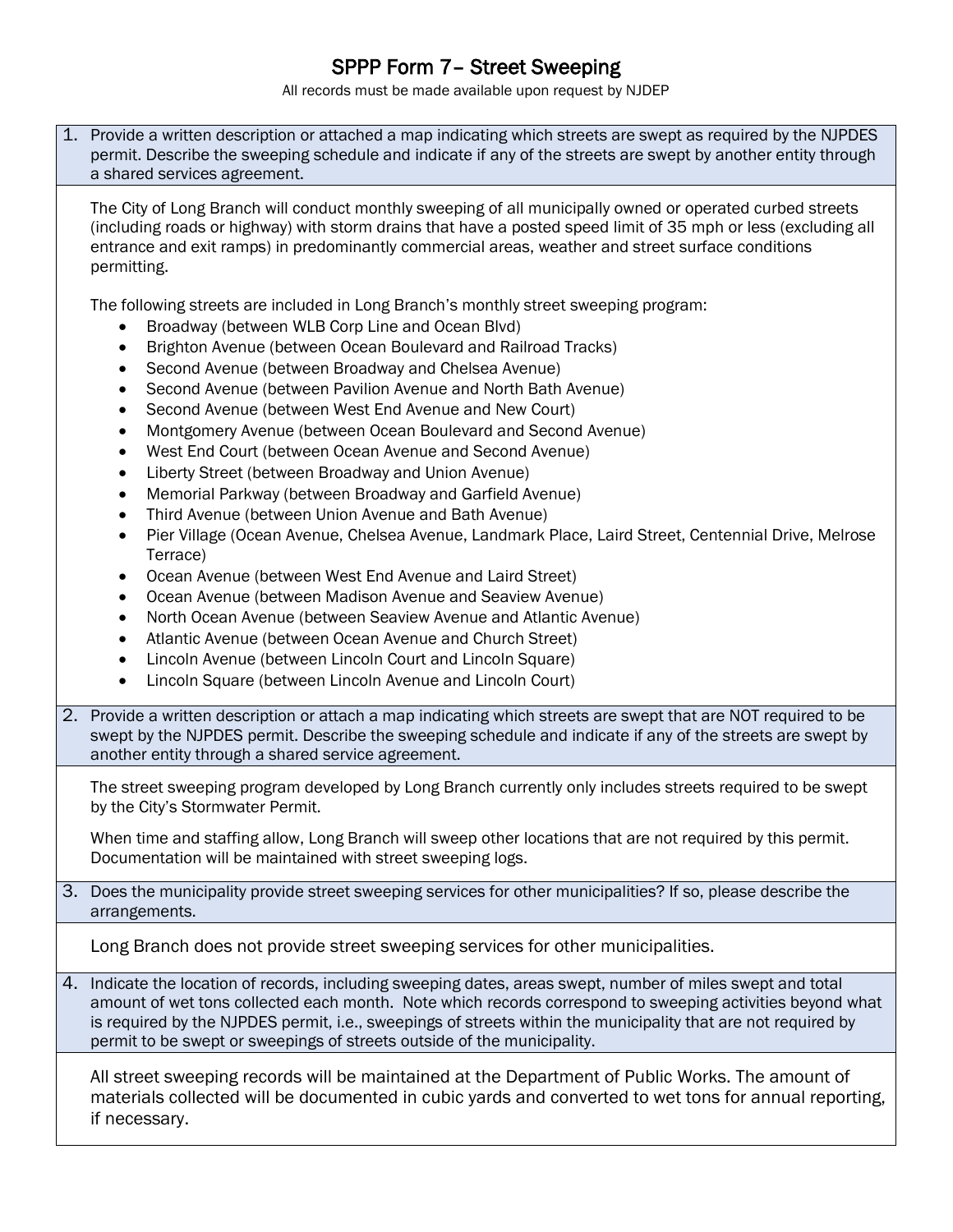## SPPP Form 8 – Catch Basins and Storm Drain Inlets

|    | 1. Describe the schedule for catch basin and storm drain inlet inspection, cleaning, and maintenance.                                                                                                                                                                                                                                                                                  |
|----|----------------------------------------------------------------------------------------------------------------------------------------------------------------------------------------------------------------------------------------------------------------------------------------------------------------------------------------------------------------------------------------|
|    | Catch basins and storm drain inlets will be inspected at least once per permit cycle (every five<br>years). More frequent inspections may occur if personnel are available. Documentation of<br>inspections will include the inlet location, date of inspection, observations of structural integrity, and<br>if maintenance and/or repairs are necessary.                             |
|    | Catch basins and inlets will be cleaned based on the results of the annual inspection. Cleaning may<br>occur at the time of inspection, or at a later date, depending on the availability of personnel and<br>equipment. Sediment, trash and debris will be removed from inlets and catch basins as necessary,<br>to prevent litter and debris from entering the waters of New Jersey. |
|    | 2. List the locations of catch basins and storm drain inlets with recurring problems, i.e., flooding,<br>accumulated debris, etc.                                                                                                                                                                                                                                                      |
|    | Catch basins and storm drain inlets with recurring problems will be identified on the record keeping<br>log maintained by the Public Works Department.                                                                                                                                                                                                                                 |
| 3. | Describe what measures are taken to address issues for catch basins and storm drain inlets with<br>recurring problems and how they are prioritized.                                                                                                                                                                                                                                    |
|    | Catch basins and storm drain inlets identified to have recurring problems will be inspected on a<br>more frequent basis and prioritized for repair. The City will continue inspections to ensure that<br>problem areas are functioning properly.                                                                                                                                       |
|    | 4. Describe the inspection schedule and maintenance plan for storm drain inlet labels on storm drains<br>that do not have permanent wording cast into the design.                                                                                                                                                                                                                      |
|    | Long Branch will identify proper labeling of storm drains in conjunction with the annual storm drain<br>inlet inspection program. Labels that are no longer legible will be identified and replaced as<br>necessary.                                                                                                                                                                   |
| 5. | Indicate the location of records of catch basin and storm drain inlet inspections and the wet tons of<br>materials collected during catch basin and storm drain inlet cleanings.                                                                                                                                                                                                       |
|    | All catch basin cleaning and storm drain inlet inspection records will be maintained at the Long<br>Branch Public Works Department.                                                                                                                                                                                                                                                    |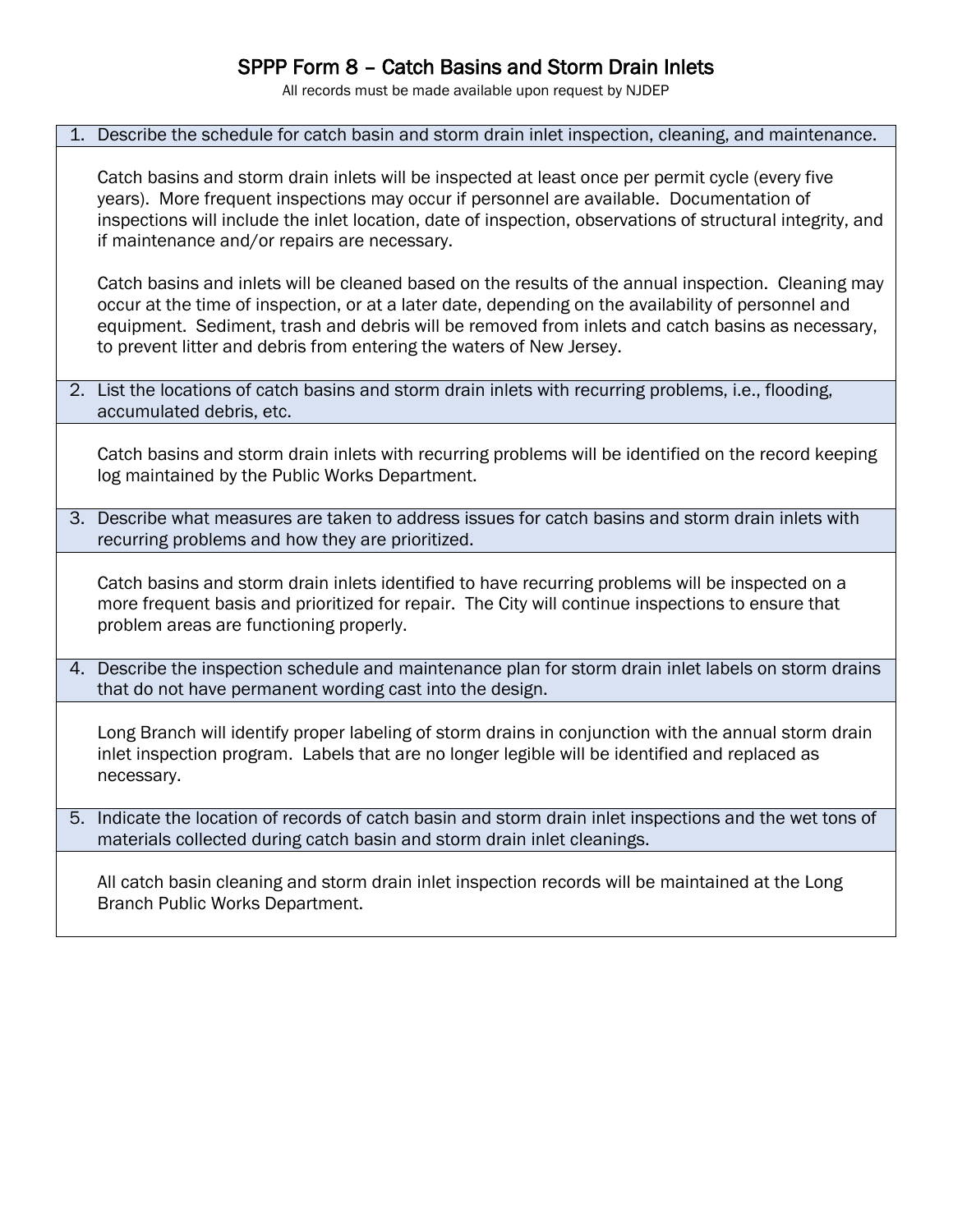## SPPP Form 9 – Storm Drain Inlet Retrofitting

All records must be made available upon request by NJDEP

#### 1. Describe the procedure for ensuring that municipally owned storm drain inlets are retrofitted.

Long Branch will use the NJDOT bicycle safe grate style and (if needed) a curb opening with a clear space no bigger than two inches across the smallest dimension.

2. Describe the inspection process to verify that appropriate retrofits are completed on municipally owned storm drain inlets.

Following any repaving, repairing, or resurfacing project, the Department of Public Works will document the completion of the project and inspect the area for compliance with the retrofitting requirements of the Tier A Stormwater Permit.

For reconstruction and/or alteration projects, the retrofitting or replacement of storm drain inlets to meet the required design standard will be included during project planning.

#### 3. Describe the procedure for ensuring that privately owned storm drain inlets are retrofitted.

Long Branch will ensure that privately owned storm drain inlets are retrofitted through enforcement of the Private Storm Drain Inlet Retrofitting Ordinance.

4. Describe the inspection process to verify that appropriate retrofits are complete on privately owned storm drain inlets.

Code Enforcement Officers will ensure that retrofitting has been completed on privately owned storm drain inlets following resurfacing, reconstructing or altering of surfaces in direct contact with inlets.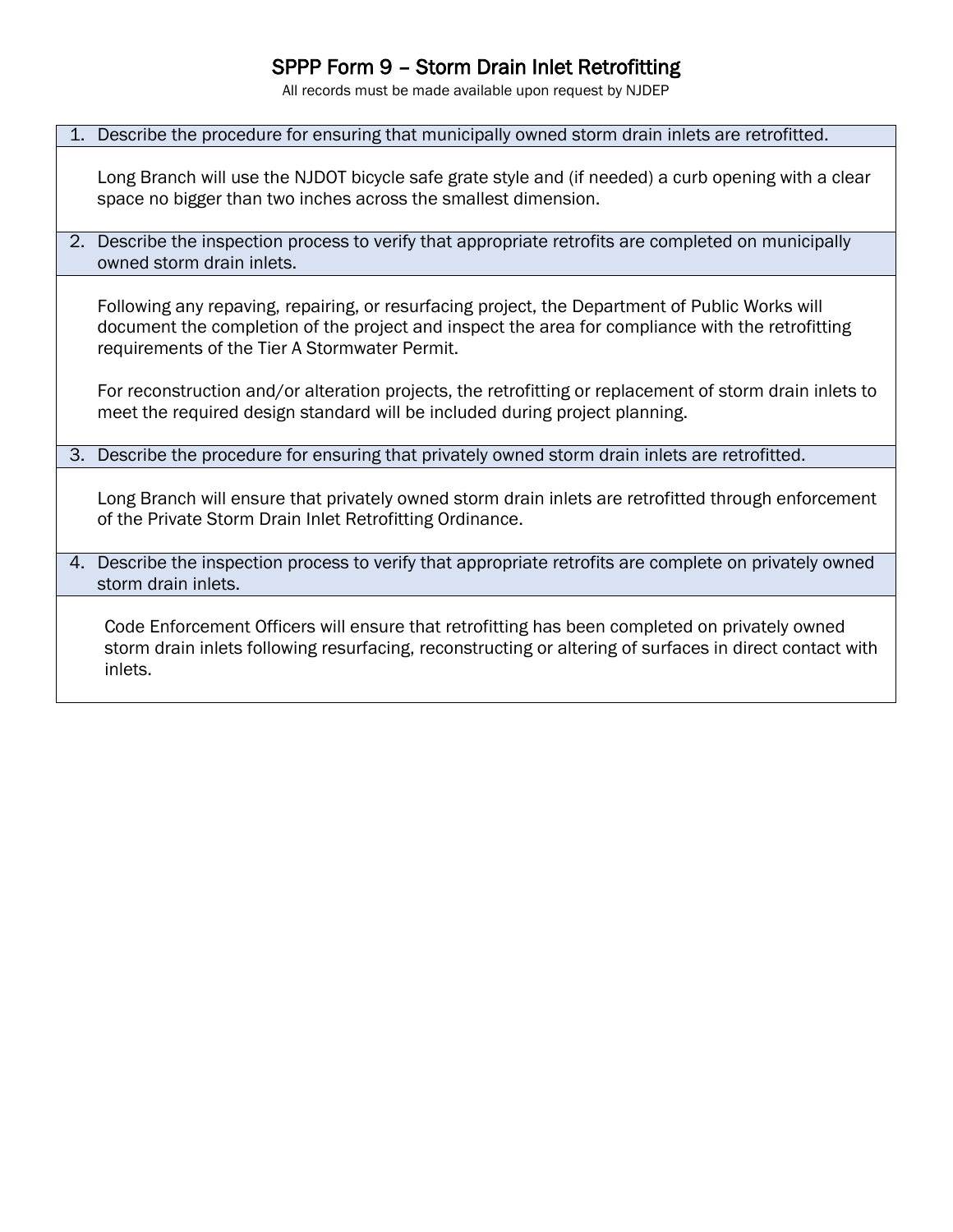## SPPP Form 10 – Municipal Maintenance Yards and Other Ancillary Operations

All records must be made available upon request by NJDEP

| Complete separate forms for each municipal yard or ancillary operation location.            |                                                                                                           |  |  |
|---------------------------------------------------------------------------------------------|-----------------------------------------------------------------------------------------------------------|--|--|
| Address of municipal yard or ancillary operation: 636 Joline Avenue, Long Branch, NJ. 07740 |                                                                                                           |  |  |
|                                                                                             |                                                                                                           |  |  |
|                                                                                             |                                                                                                           |  |  |
|                                                                                             | List all materials and machinery located at this location that are exposed to stormwater which could be a |  |  |
| source of pollutant in a stormwater discharge:                                              |                                                                                                           |  |  |
| <b>Raw Materials</b>                                                                        | Sand Storage, Deicing Materials, Street Sweeping and Catch Basin                                          |  |  |
|                                                                                             | <b>Cleaning Materials</b>                                                                                 |  |  |
| <b>Intermediate Products</b>                                                                | N/A                                                                                                       |  |  |
| <b>Final Products</b><br>N/A                                                                |                                                                                                           |  |  |
| Drums, Lead Acid Batteries, Used Tires, Waste Paint<br><b>Waste Materials</b>               |                                                                                                           |  |  |
| <b>By-Products</b>                                                                          | N/A                                                                                                       |  |  |
| Machinery                                                                                   | Spare/Scrap Vehicle and Equipment Parts                                                                   |  |  |
| Fuel                                                                                        | 12,000 gallon Gasoline UST<br>$\circ$                                                                     |  |  |
| 6,000 gallon Diesel UST<br>$\circ$                                                          |                                                                                                           |  |  |
|                                                                                             | 275 gallon Motor Oil AST<br>$\circ$                                                                       |  |  |
|                                                                                             | 275 gallon Hydraulic Oil AST<br>$\circ$                                                                   |  |  |
| Two (2) 275 gallon Waste Oil ASTs<br>$\circ$                                                |                                                                                                           |  |  |
|                                                                                             |                                                                                                           |  |  |
| N/A<br>Lubricants                                                                           |                                                                                                           |  |  |
| Solvents                                                                                    | Refer to Right to Know Survey for listing                                                                 |  |  |
| N/A<br>Detergents related to                                                                |                                                                                                           |  |  |
| municipal maintenance                                                                       |                                                                                                           |  |  |
| yard or ancillary operations                                                                |                                                                                                           |  |  |
| Other<br><b>Dumpsters</b>                                                                   |                                                                                                           |  |  |

For each category below, describe the best management practices in place to ensure compliance with all requirements in permit Attachment E. If the activity in the category is not applicable for this location, indicate where it occurs.

Indicate the location of inspection logs and tracking forms associated with this municipal yard or ancillary operation, including documentation of conditions requiring attention and remedial actions that have been taken or have been planned.

1. Fueling Operations

Best Management Practices are detailed in the appropriate Standard Operating Procedure (SOP), attached in this SPPP for reference. All documentation associated with inspections, identified problems and corrective actions will be maintained by the Public Works Department.

2. Vehicle Maintenance

Best Management Practices are detailed in the appropriate Standard Operating Procedure (SOP), attached in this SPPP for reference. All documentation associated with inspections, identified problems and corrective actions will be maintained by the Public Works Department.

3. On-Site Equipment and Vehicle *See permit attachment E for certification and log forms for Underground Storage Tanks* N/A – Equipment and Vehicle Washing is not currently conducted onsite.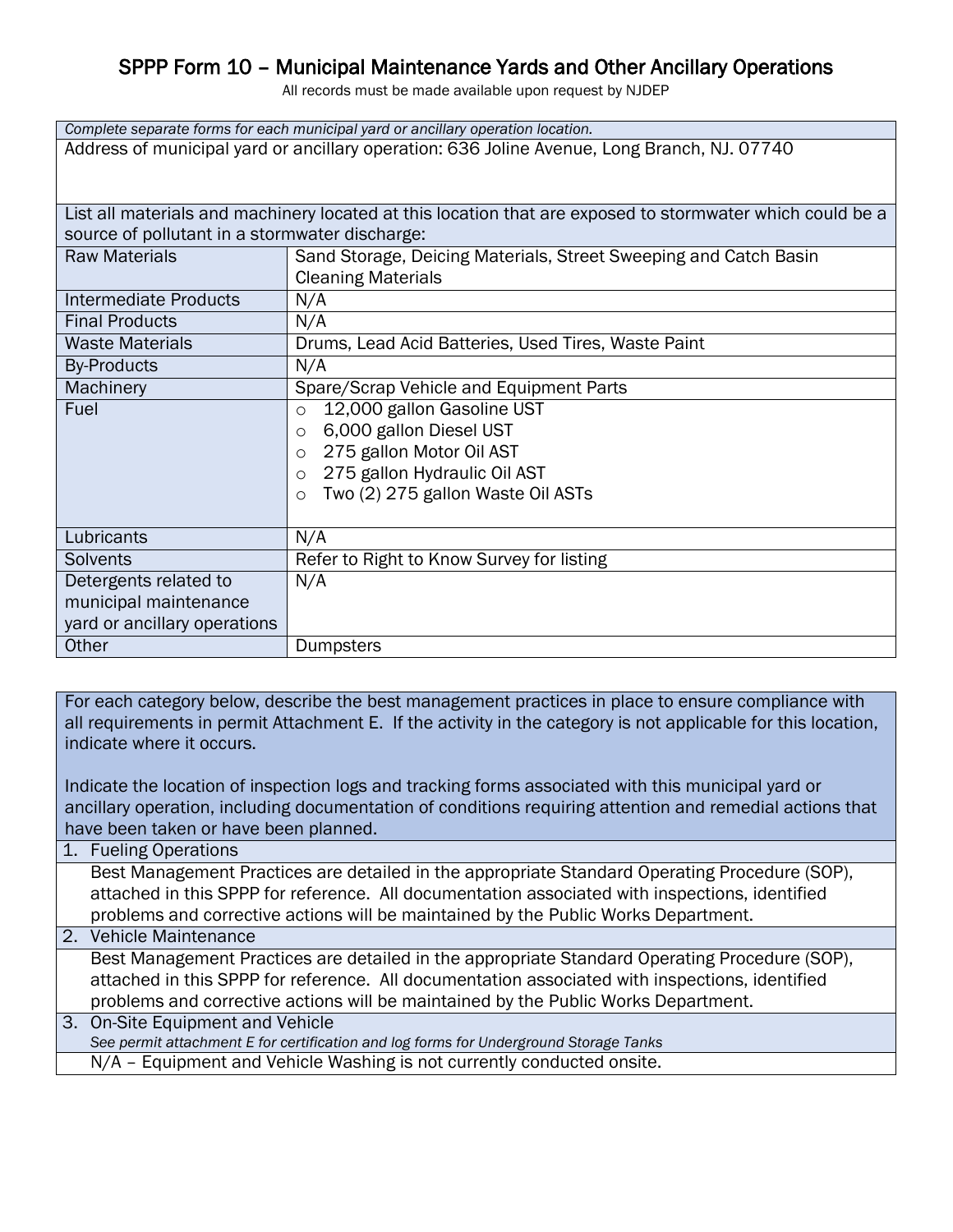|  | 4. Discharge of Stormwater from Secondary Containment |  |
|--|-------------------------------------------------------|--|
|--|-------------------------------------------------------|--|

- N/A Secondary containment structures are not present at the Public Works Department.
- 5. Salt and De-Icing Material Storage and Handling Best Management Practices are detailed in the appropriate Standard Operating Procedure (SOP),

attached in this SPPP for reference. All documentation associated with inspections, identified problems and corrective actions will be maintained by the Public Works Department.

- 6. Aggregate Material and Construction Debris Storage Best Management Practices are detailed in the appropriate Standard Operating Procedure (SOP), attached in this SPPP for reference. All documentation associated with inspections, identified problems and corrective actions will be maintained by the Public Works Department.
- 7. Street Sweepings, Catch Basin Clean Out and Other Material Storage

Best Management Practices are detailed in the appropriate Standard Operating Procedure (SOP), attached in this SPPP for reference. All documentation associated with inspections, identified problems and corrective actions will be maintained by the Public Works Department.

8. Yard Trimmings and Wood Waste Management Sites

Best Management Practices are detailed in the appropriate Standard Operating Procedure (SOP), attached in this SPPP for reference. All documentation associated with inspections, identified problems and corrective actions will be maintained by the Public Works Department.

9. Roadside Vegetation Management Best Management Practices are detailed in the appropriate Standard Operating Procedure (SOP), attached in this SPPP for reference. All documentation associated with inspections, identified problems and corrective actions will be maintained by the Public Works Department.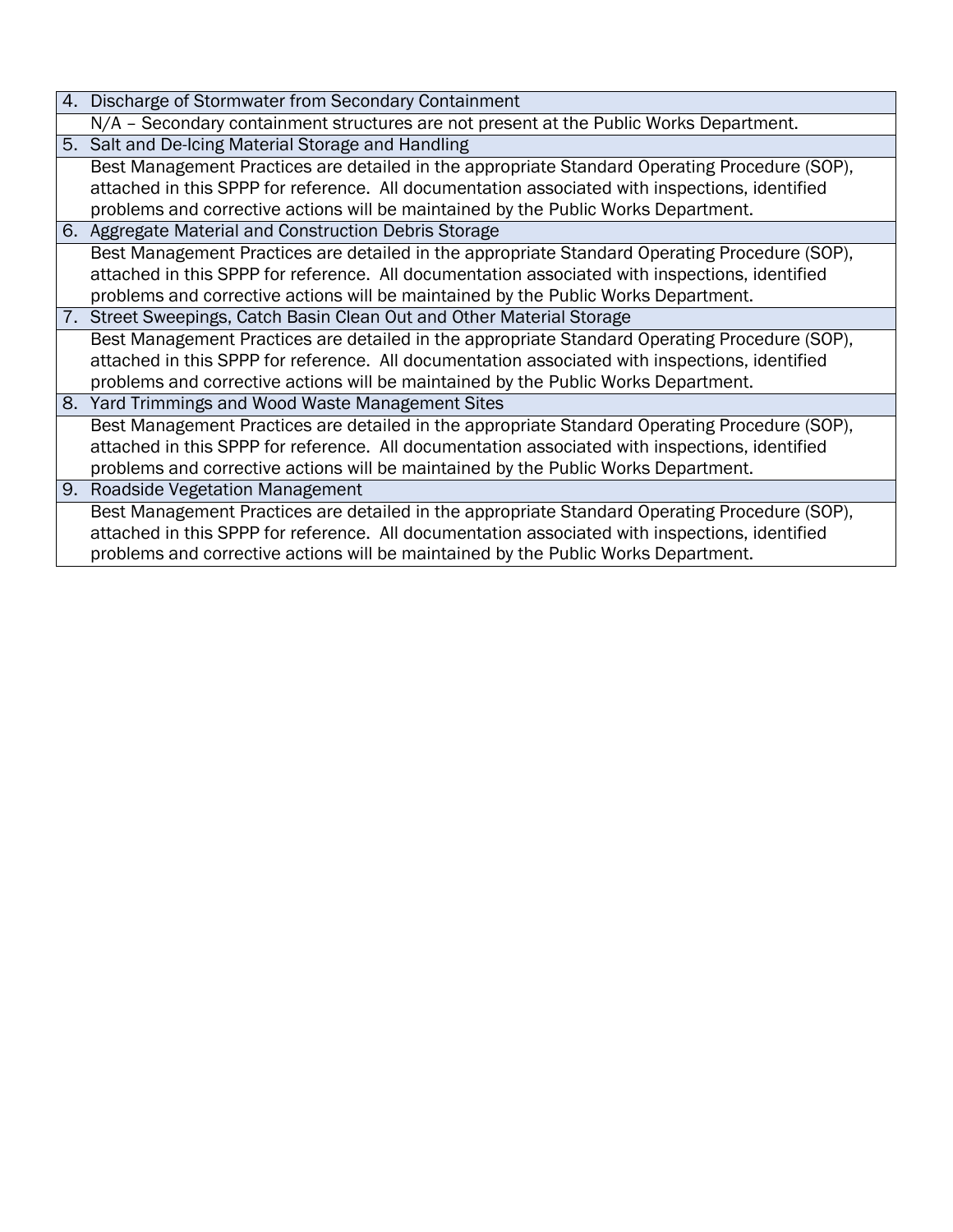# CITY OF LONG BRANCH SOURCE MATERIAL INVENTORY

| <b>Source Material and</b><br><b>Source Operations</b> | Recommendation                                                                                                                                                                                                                                                                                                                 |
|--------------------------------------------------------|--------------------------------------------------------------------------------------------------------------------------------------------------------------------------------------------------------------------------------------------------------------------------------------------------------------------------------|
| Drums                                                  | Properly label all drums.<br>Dispose of empty/unused drums.<br>Store drums covered and on spill pallets.                                                                                                                                                                                                                       |
| Dumpsters                                              | Construct/purchase cover for dumpsters.<br>Where applicable, keep lids closed when not in use.                                                                                                                                                                                                                                 |
| <b>Lead Acid Batteries</b>                             | Store indoors or construct a shed to keep materials covered.                                                                                                                                                                                                                                                                   |
| <b>Used Tires</b>                                      | Store tires in an enclosed container dedicated to scrap tire storage.                                                                                                                                                                                                                                                          |
| Waste Oil Storage                                      | Practice good housekeeping and maintenance.                                                                                                                                                                                                                                                                                    |
| Spare/Scrap Vehicle<br>and Equipment Parts             | Store all spare parts indoors whenever possible.<br>Dispose of all unnecessary scrap parts properly.<br>If stored outdoors, all spare and scrap parts should be covered from<br>precipitation and stored on spill pallets.                                                                                                     |
| <b>Vehicle Fueling Area</b>                            | Keep spill kit nearby in case of spills in the fueling area or during fuel<br>delivery.                                                                                                                                                                                                                                        |
| Vehicle Washing                                        | Ceased vehicle washing onsite.<br>Contract vehicle washing offsite or construct a wash bay with drains<br>discharging to the POTW.                                                                                                                                                                                             |
| <b>Sand Storage</b>                                    | Store at least 50 feet from all storm drain inlets and waterbodies.                                                                                                                                                                                                                                                            |
| De-Icing Materials<br>Storage                          | Comply with Salt and De-Icing Material Storage and Handling SOP.                                                                                                                                                                                                                                                               |
| <b>Street Sweepings</b>                                | All sweeping material stored onsite should be covered from<br>precipitation and kept on an impervious surface.                                                                                                                                                                                                                 |
| <b>Catch Basin Cleaning</b><br><b>Materials</b>        | All sweeping material stored onsite should be covered from<br>precipitation and kept on an impervious surface.<br>Waters resulting from catch basin cleaning materials should be<br>managed as a wastewater. This water should be disposed of into the<br>sanitary sewer or through a licensed wastewater disposal contractor. |
| Aboveground Storage<br>Tanks (ASTs)                    | Regularly inspect for drips and spills.                                                                                                                                                                                                                                                                                        |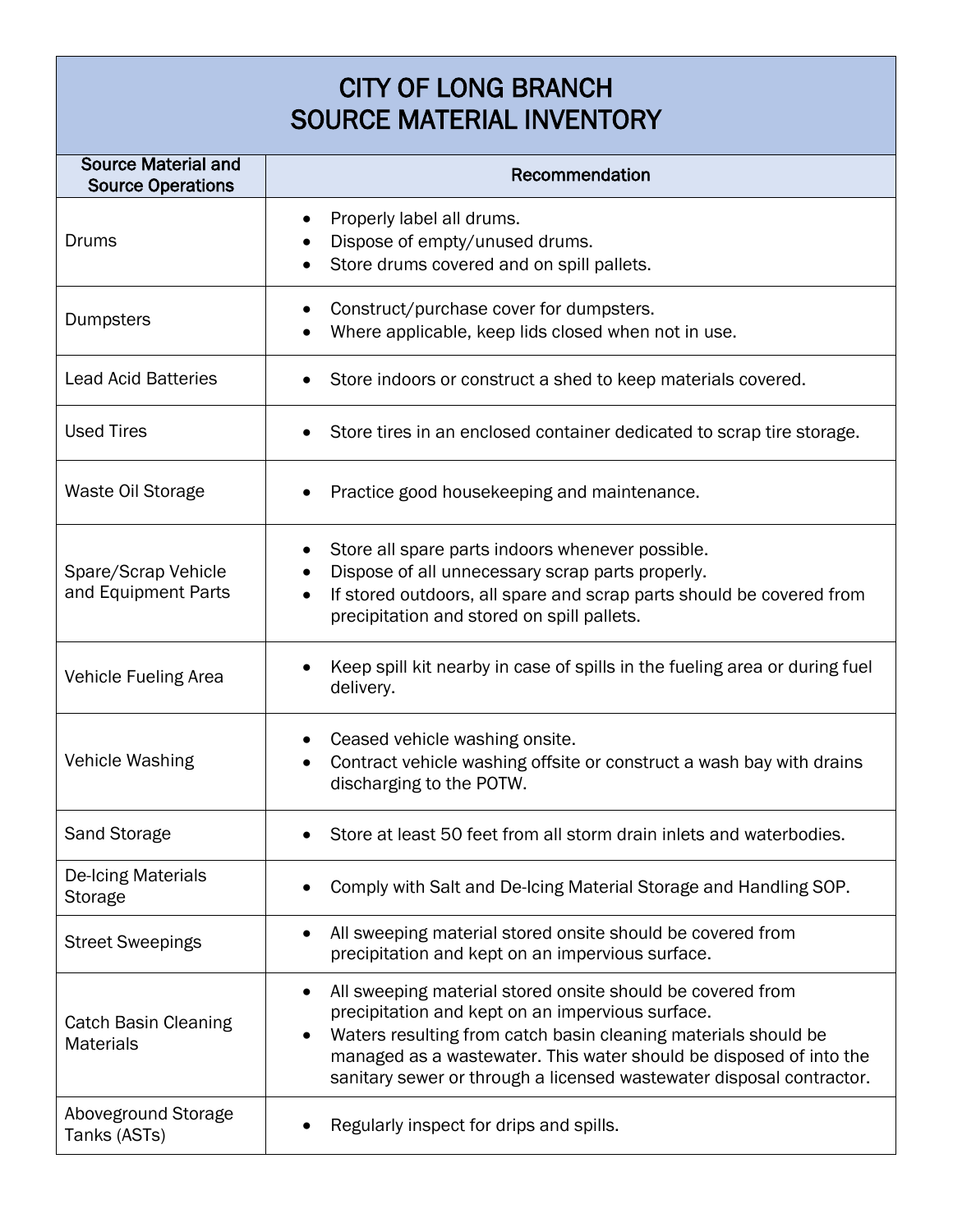This procedure provides the basic practices of good housekeeping to be implemented at maintenance yards or other areas where maintenance is performed in the City of Long Branch in a manner that ensures that proper consideration is given to spill prevention, containment and countermeasures, waste disposal and recycling, and pollution control, in order to minimize the impact of maintenance yard activities on the environment.

## Scope

This SOP is applicable to all City personnel and contractors who work at any maintenance yards or other areas where maintenance is performed in the City of Long Branch.

## Standards and Specifications

#### All Containers and Drums

- 1. All containers should be properly labeled and marked, and the labels must remain clean and visible.
- 2. All containers must be kept in good condition and tightly closed when not in use.
- 3. When practical, chemicals, fluids and supplies should be kept indoors.
- 4. Keep a spill kit on hand at the following locations:
	- a. Maintenance Garage
	- b. Vehicle Fueling Area
- 5. Have available and make use of drip pans during liquid transfers.
- 6. Absorbent spill clean-up materials must be made available in maintenance areas and shall be disposed of properly after use.
- 7. Collect waste fluids in properly labeled containers and dispose of them properly.

#### Containers and Drums Stored Outside

1. All drums and containers must be covered and placed on spill platforms.

#### Spare/Scrap Vehicle and Equipment Parts

- 1. Whenever possible, store all spare parts inside.
- 2. Dispose of all unnecessary scrap parts properly.
- 3. If stored outdoors, all spare and scrap parts should be covered from precipitation
- 4. Parts and scrap stored outdoors should also be stored on spill pallets.

#### Street Sweepings

1. All sweeping material stored on-site should be covered from precipitation and kept on an impervious surface.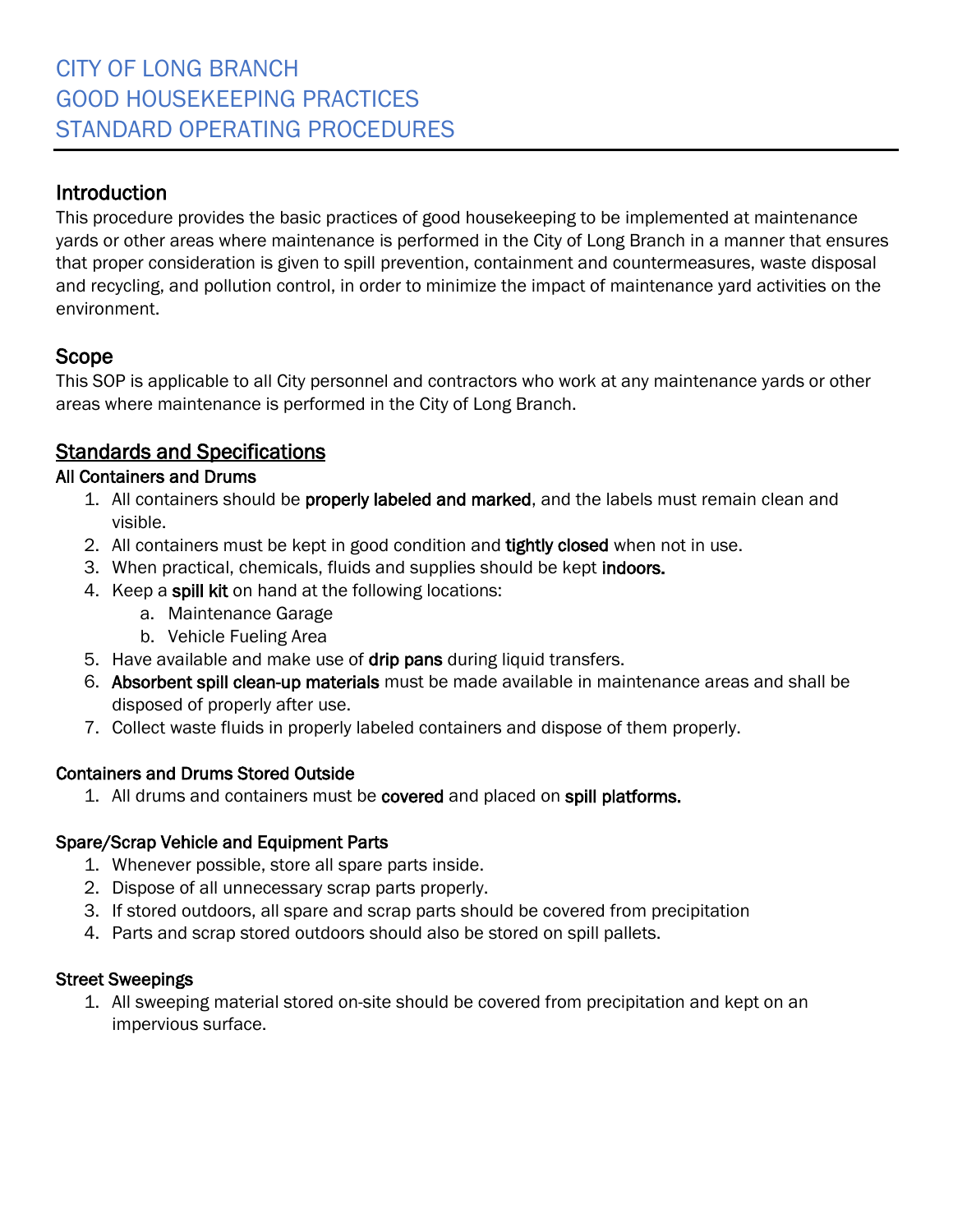#### Catch Basin Cleaning Materials

- 1. All catch basin cleaning materials stored on-site should be covered from precipitation and kept on an impervious surface.
- 2. Waters resulting from catch basin cleaning materials should be managed as wastewater. This water should be disposed of into the sanitary sewer or through a licensed wastewater disposal contractor.

#### Spill Response and Reporting

- 1. Provide spill containment dikes or other secondary containment around stored oils and other fluid storage containers.
- 2. In the event of a spill, contact the City of Long Branch Office of Emergency Management at 732- 222-7000.
- 3. Conduct cleanups of any spills of fuels, oils, lubricants, antifreeze and other hazardous materials immediately after discovery.
- 4. Spills are to be cleaned up using dry cleaning methods only. Spills shall be cleaned up with a dry, absorbent material (e.g. kitty litter, sawdust, etc.) and the absorbent materials shall be swept up as soon as possible after the spilled material has been absorbed.
- 5. Spill cleanup waste material is to be disposed of properly.

#### Maintenance and Inspection

- 1. At lease monthly, check for leaks and damaged equipment and make repairs as necessary.
- 2. Perform monthly inspections of all source material storage locations.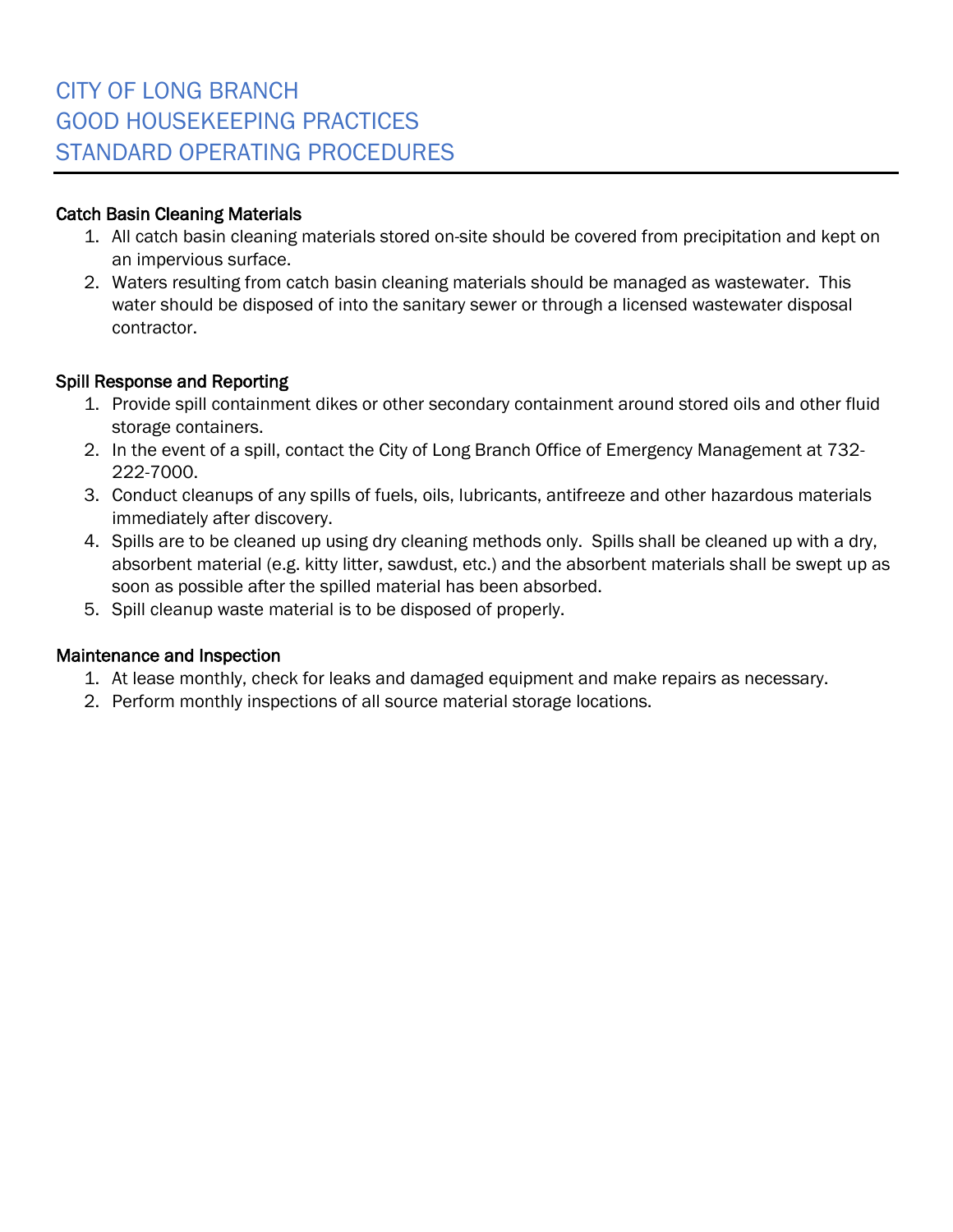This procedure provides instructions for performing vehicle maintenance in a manner that ensures that proper consideration is given to spill prevention, containment and countermeasures, waste management, and pollution control, in order to minimize the impact of maintenance activities on the environment.

## Scope

This SOP is applicable to all City personnel and contractors who participate in vehicle maintenance activities at the Joline Public Works Yard.

## Standards and Specifications

#### General Vehicle Maintenance Guidelines

- 1. Conduct vehicle maintenance and operation only in designated areas.
- 2. When possible, perform all vehicle and equipment maintenance at an indoor location with a paved floor.
- 3. Always use drip pans.
- 4. Ensure that absorbent spill clean-up materials or spill kits are available in the vehicle maintenance area.
- 5. Use portable tents or construct a roofing device over long-term maintenance areas and for projects that must be performed outdoors.
- 6. Maintenance areas shall be protected from stormwater run-on and runoff, and shall be located at least 50 feet downstream from drainage facilities and watercourses.

#### Fluid and Battery Disposal

- 1. All waste lead-acid batteries should be stored indoors. If stored outdoors, all lead acid batteries should be under cover and elevated.
- 2. All waste liquids should be under cover and elevated.
- 3. All containers storing liquids should be clearly labeled.
- 4. All drips and spills should be addressed using dry-cleaning methods (use absorbent material and broom sweep up).
- 5. Properly dispose of or recycle batteries, fuels, oils, grease, lubricants, antifreeze and other hazardous materials. Do not dump any of these materials on the ground or into a storm drain or watercourse. Collect waste fluids in properly labeled containers and dispose of properly.

#### Tires

1. Scrap tires should be stored indoors or in a container dedicated to scrap tire storage.

#### Washing Practices

- 1. The washing of all vehicles should be conducted at a commercial wash station whenever possible.
- 2. If Long Branch performs washing activities on City property, the wash waters should be either collected or disposed of into the sanitary sewer (with appropriate POTW permission).
- 3. All collected wash waters should be managed properly as wastewater.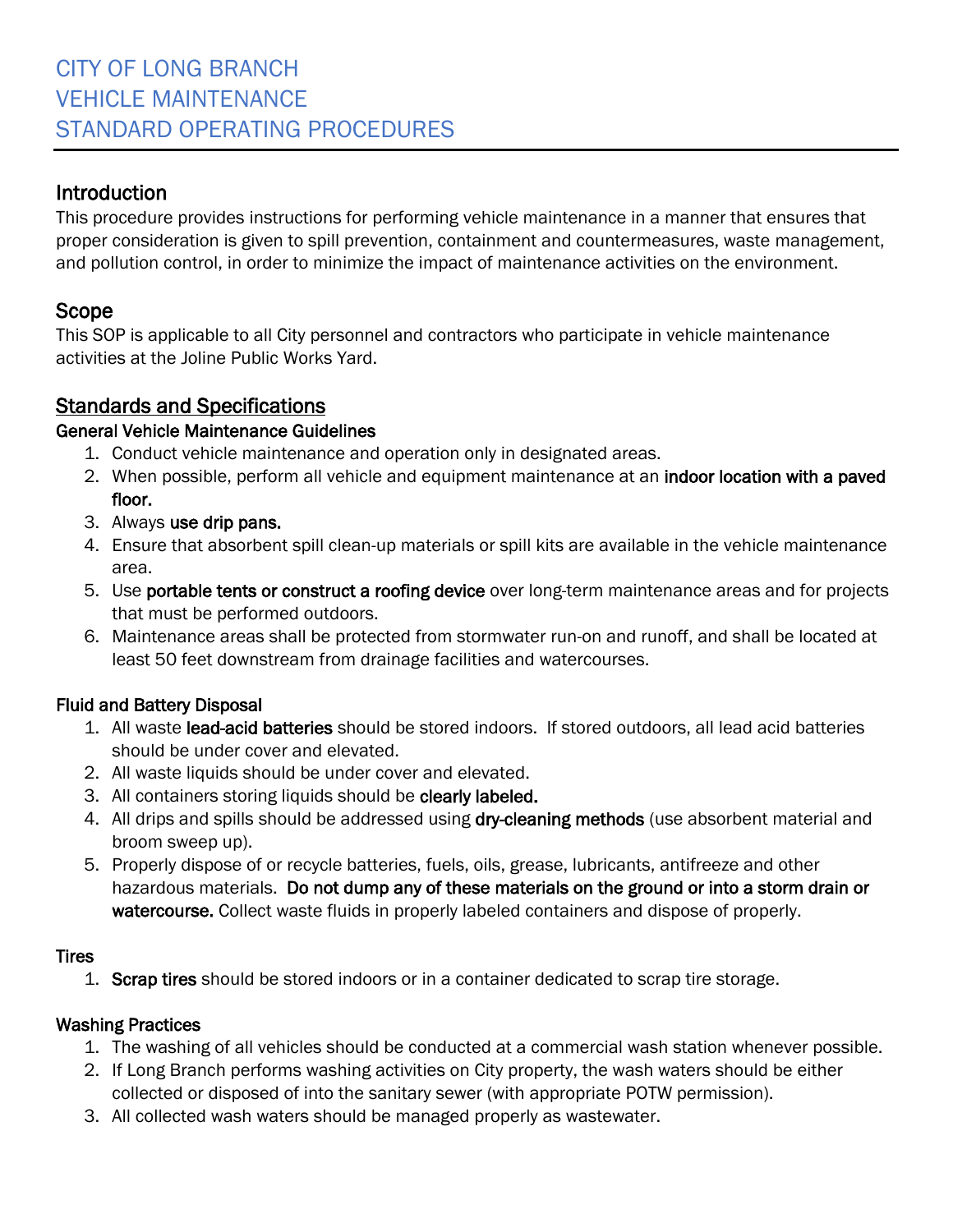#### Spill Prevention, Response and Reporting

- 1. Provide spill containment dikes or other secondary containment around stored oils and other fluid storage containers.
- 2. In the event of a spill, contact the City of Long Branch Emergency Management at 732-222-7000.
- 3. Conduct cleanups of any spills of fuels, oils, lubricants, antifreeze and other hazardous materials immediately after discovery.
- 4. Conduct cleanups of any spills of fuels, oils, lubricants, antifreeze and other hazardous materials immediately after discovery.
- 5. Spills are to be cleaned up using dry cleaning methods only. Spill shall be cleaned up with a dry, absorbent material (e.g. kitty litter, sawdust, etc.) and the absorbent materials shall be swept up as soon as possible after the spilled material has been absorbed.
- 6. Spill cleanup waste material is to be disposed of properly.

#### Maintenance and Inspection

1. Monthly check for leaks and damaged equipment and make repairs as necessary.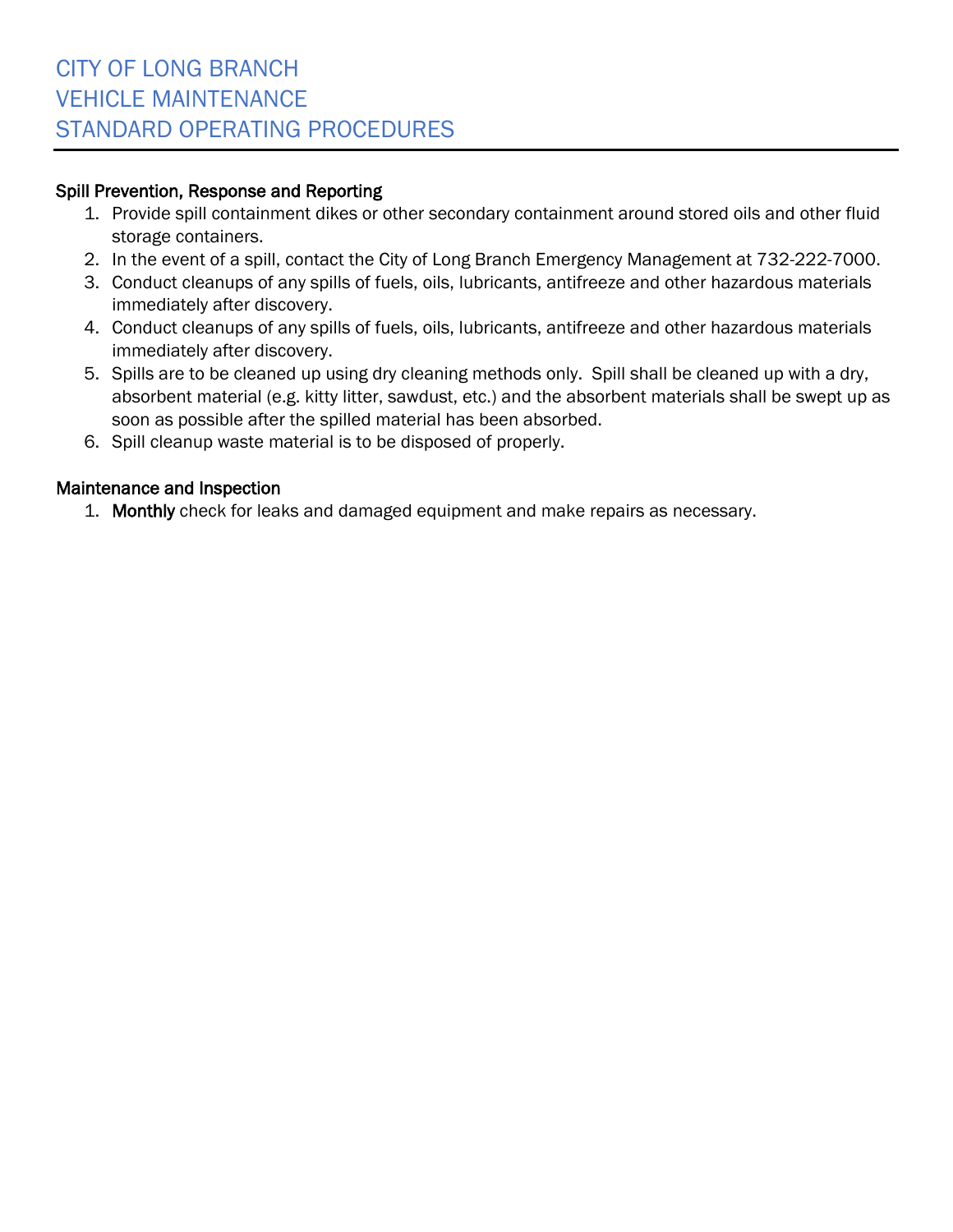This procedure provides instructions for delivering fuel into vehicles, equipment, mobile fuel tanks, and storage tanks in a manner that ensures the safety of City personnel and the public as well as minimizing any impact on surface or groundwater.

## Scope

This procedure is applicable to all City personnel who participate in delivering fuel into vehicles, equipment, mobile fuel tanks, and storage tanks at any maintenance yards or mobile fueling operations in the City of Long Branch.

Fueling operations occur at the Joline Avenue Public Works Yard. Equipment may also be fueled in the field using a truck-mounted fuel tank.

These procedures are to be implemented during all fueling operations at the Long Branch City DPW. The following petroleum storage is applicable to this SOP:

- o 12,000 gallon Gasoline UST
- o 6,000 gallon Diesel UST
- o 275 gallon Motor Oil AST
- $\circ$  275 gallon Hydraulic Oil AST
- $\circ$  Two (2) 275 gallon Waste Oil ASTs

## Standards and Specifications

#### Equipment and Vehicle Fueling

- 1. Shut the engine off on the vehicle or equipment to be fueled.
- 2. Ensure that the fuel is the proper type of fuel.
- 3. Absorbent spill clean-up materials and spill kits shall be available in fueling areas and on the mobile fueling vehicles and shall be disposed of properly after use.
- 4. Nozzles used in vehicle and equipment fueling shall be equipped with an **automatic shutoff valve** to prevent overfill.
- 5. Fuel tanks shall not be "topped off"
- 6. Mobile fueling shall be minimized. Whenever practical, vehicles and equipment shall be transported to the designated fueling area in the maintenance yard.
- 7. Clearly post, in a prominent area of the facility, instructions for safe operation of fueling equipment, and appropriate contact information for the person(s) responsible for spill response.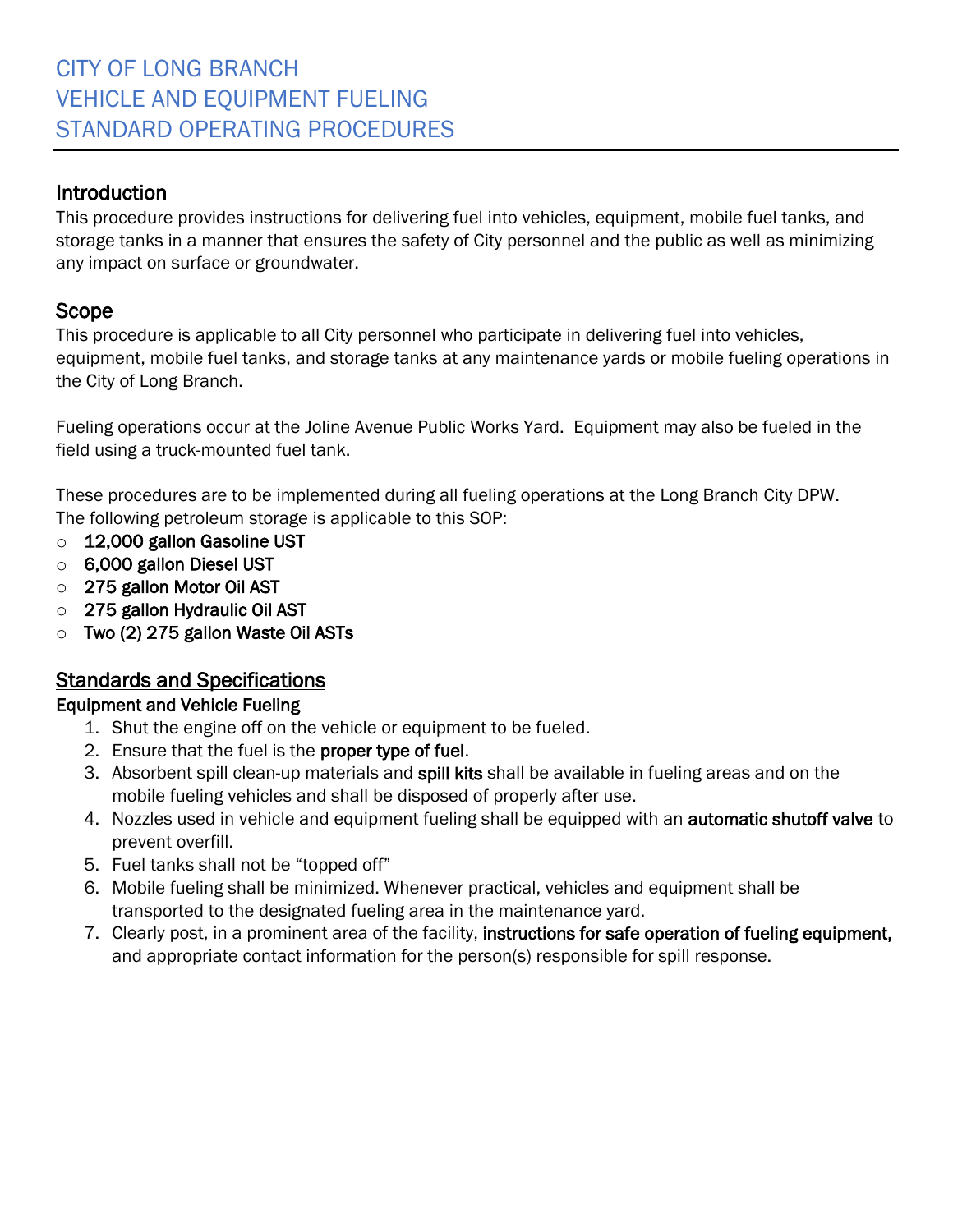#### Bulk Fuel Deliveries

- 1. Drip pans or absorbent pads shall be used under all hose and pipe connections, and other leakprone areas during bulk fueling.
- 2. Block storm sewer inlets, or contain tank trucks used for bulk transfer, with temporary berms or temporary absorbent booms during the transfer process. If temporary berms are being used instead of blocking the storm sewer inlets, all hose connection points associated with the transfer of fuel must be within the temporary berms during the loading/unloading of bulk fuels.
- 3. Protect fueling areas with berms and/or dikes to prevent run-on, runoff, and to contain spills.
- 4. A trained employee must always be present to supervise during bulk transfer.

#### Spill Response and Reporting

- 1. In the event of a spill, contact the City of Long Branch Office of Emergency Management at 732- 222-7000.
- 2. Conduct cleanups of any fuel spills immediately after discovery.
- 3. Uncontained spills are to be cleaned using dry cleaning methods only. Spills shall be cleaned up with a dry, absorbent material (e.g. kitty litter, sawdust, etc.) and absorbent materials shall be swept up as soon as possible after the spilled fuel has been absorbed.
- 4. Collected waste is to be disposed of properly.
- 5. Notify the NJDEP Hotline (1-877-WARNDEP), in the event spills impact soils and/or waters of the State.

#### Maintenance and Inspection

- 1. Fueling areas and storage tanks shall be inspected monthly.
- 2. Keep an ample supply of spill cleanup material near the site of vehicle and equipment fueling and bulk fuel transfer operations.
- 3. Any equipment, tanks, pumps, piping and fuel dispensing equipment found to be leaking or in disrepair must be repaired or replaced immediately.
- 4. The valves on the discharge pipes from any secondary containments for aboveground fuel storage tanks shall remain closed at all times except as described below. Visual inspections shall be performed before discharging stormwater through the valve to ensure that fuel from the tank has not come into contact with the stormwater to be discharged.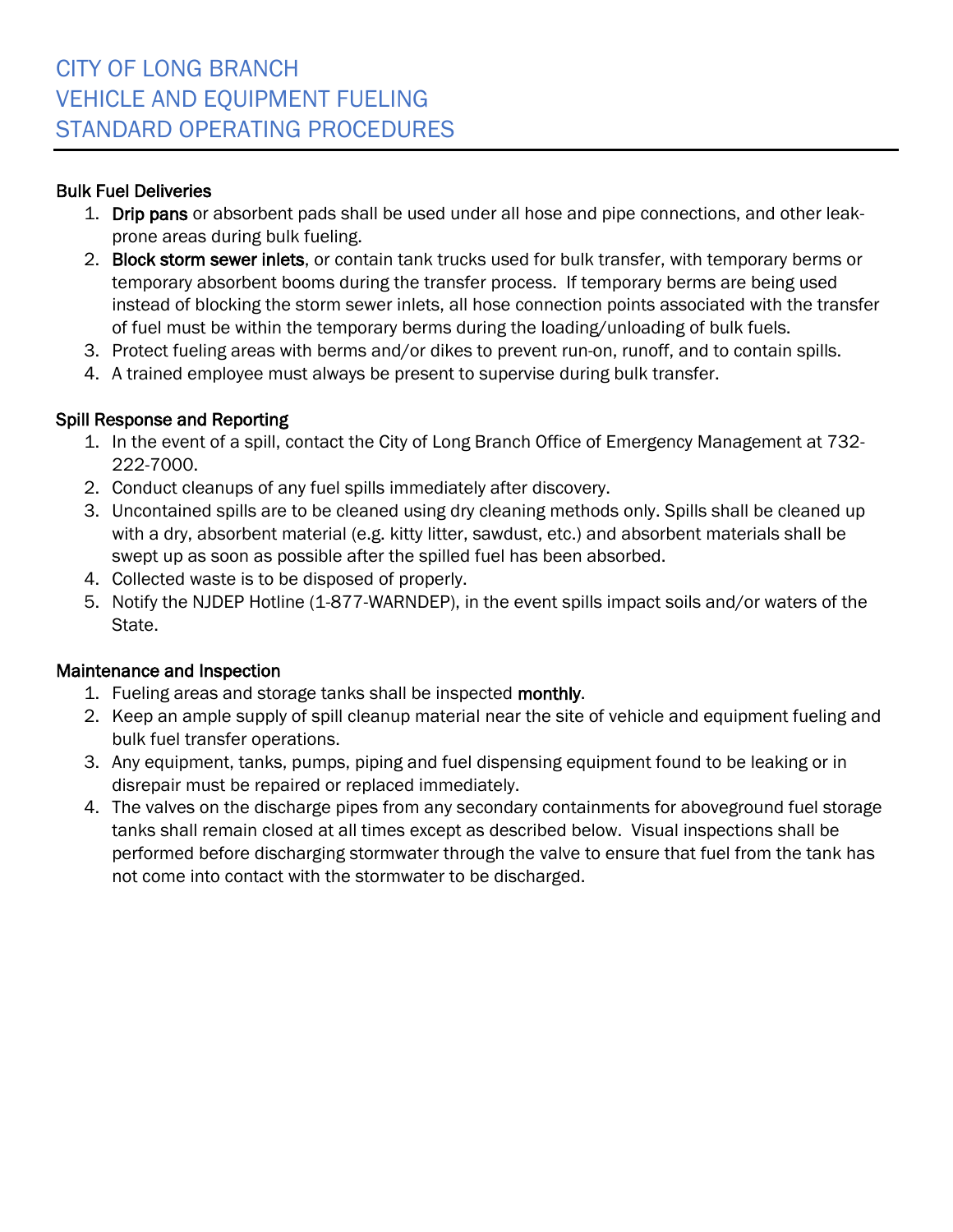# CITY OF LONG BRANCH SALT AND DE-ICING MATERIAL STORAGE AND HANDLING STANDARD OPERATING PROCEDURES

#### Introduction

The storage of salt and de-icing materials must be managed appropriately to prevent contaminated runoff from reaching the stormwater collection system, or local waterways on campus.

#### Scope

These procedures are to be implemented during the storage and handling of all de-icing materials at the Long Branch Public Works Department, or its ancillary storage sites.

- 1. Store material in a permanent structure.
- 2. Perform regular inspections and maintenance of storage structure and surrounding areas.
- 3. Minimize tracking of material from loading and unloading operations.
- 4. During loading and unloading:
	- a. Conduct during dry weather, if possible;
	- b. Prevent and/or minimize spillage; and
	- c. Minimize loader travel distance between storage area and spreading vehicles.
- 5. Sweep (or clean using other dry-cleaning methods):
	- a. Storage areas on a regular basis;
	- b. Material tracked away from storage areas;
	- c. Immediately after loading and unloading is complete.
- 6. Reuse or properly discard materials collected during cleanup.
- 7. Temporary outdoor storage is permitted only under the following conditions:
	- a. A permanent structure is under construction, repair or replacement;
		- b. Stormwater run-on and de-icing material run-off is minimized;
		- c. Materials in temporary storage are tarped when not in use;
		- d. The requirements of 2 through 6 above are met; and
		- e. Temporary outdoor storage shall not exceed 30 days unless otherwise approved in writing by the Department;
- 8. Sand must be stored in accordance with Long Branch's Aggregate Material and Construction Debris Storage Practices Standard Operating Procedure.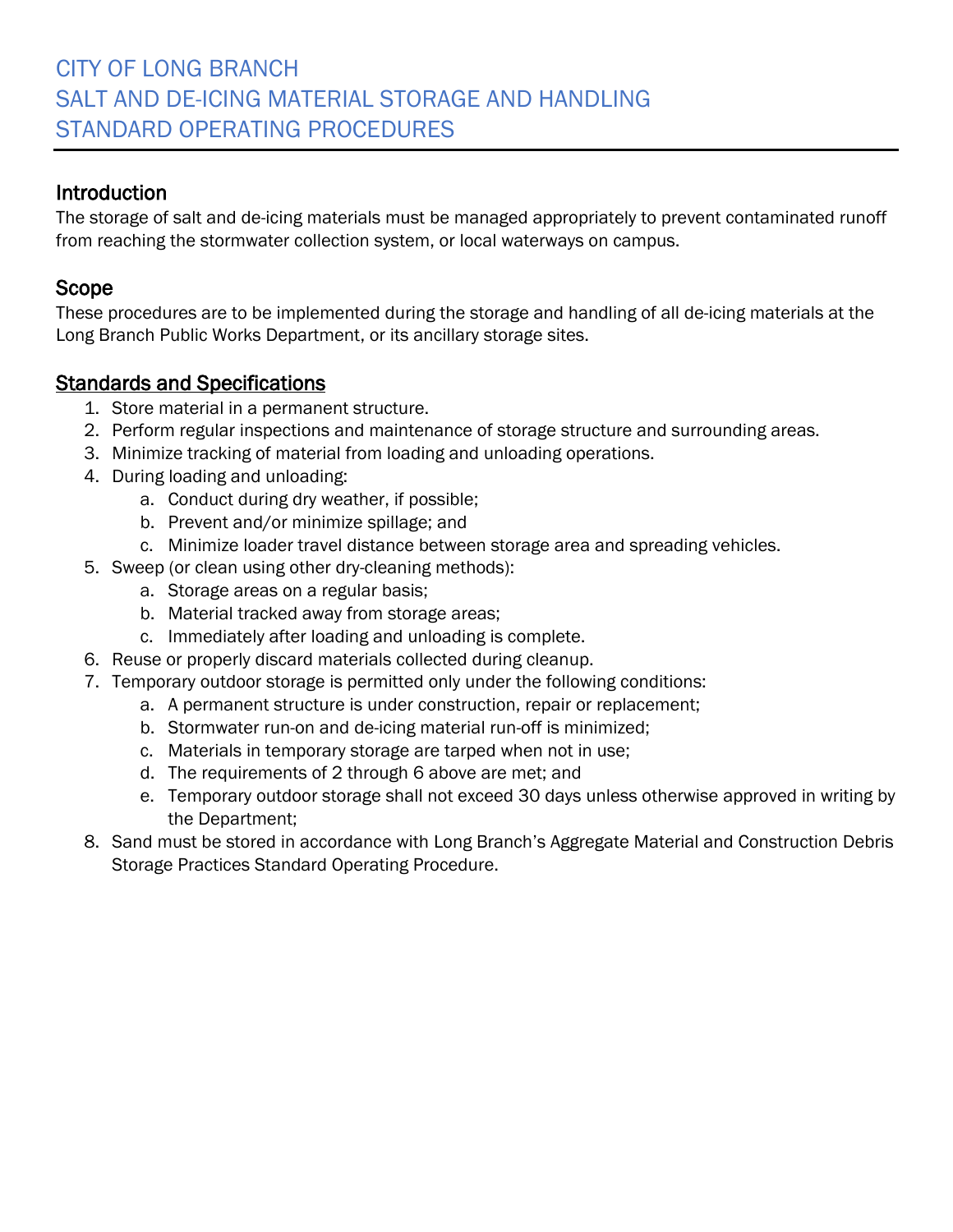The storage of aggregate materials and construction debris must be managed appropriately to prevent contaminated runoff from reaching the stormwater collection system, or local waterways on campus.

## Scope

These procedures are to be implemented during the storage and handling of all aggregate materials and construction debris at Long Branch Public Works, or its ancillary storage sites.

- 1. Store materials such as sand, gravel, stone, top soil, road millings, waste concrete, asphalt, brick, block and asphalt-based roofing scrap and processed aggregate in such a manner as to minimize stormwater run-on and aggregate run-off via surface grading, dikes and/or berms (which may include sand bags, hay bales and curbing, among others) or three-sided storage bays. Where possible the open side of storage bays shall be situated on the upslope. The area in front of storage bays and adjacent to storage areas shall be swept clean after loading/unloading.
- 2. Sand, top soil, road millings and processed aggregate may only be stored outside and uncovered if in compliance with item 1 above and a 50-foot setback is maintained from surface water bodies, storm sewer inlets, and/or ditches or other stormwater conveyance channels.
- 3. Road millings must be managed in conformance with the "Recycled Asphalt Pavement and Asphalt Millings (RAP) Reuse Guidance" (see [www.nj.gov/dep/dshw/rrtp/ashpaltguidance.pdf\)](http://www.nj.gov/dep/dshw/rrtp/ashpaltguidance.pdf) or properly dispose of as solid waste pursuant to N.J.A.C. 7:26-1 et seq.
- 4. The stockpiling of materials and construction of storage bays on certain land (including but not limited to coastal areas, wetlands and floodplains) may be subject to regulation by the Division of Land Use Regulation (see [www.nj.gov/dep/landuse](http://www.nj.gov/dep/landuse) for more information).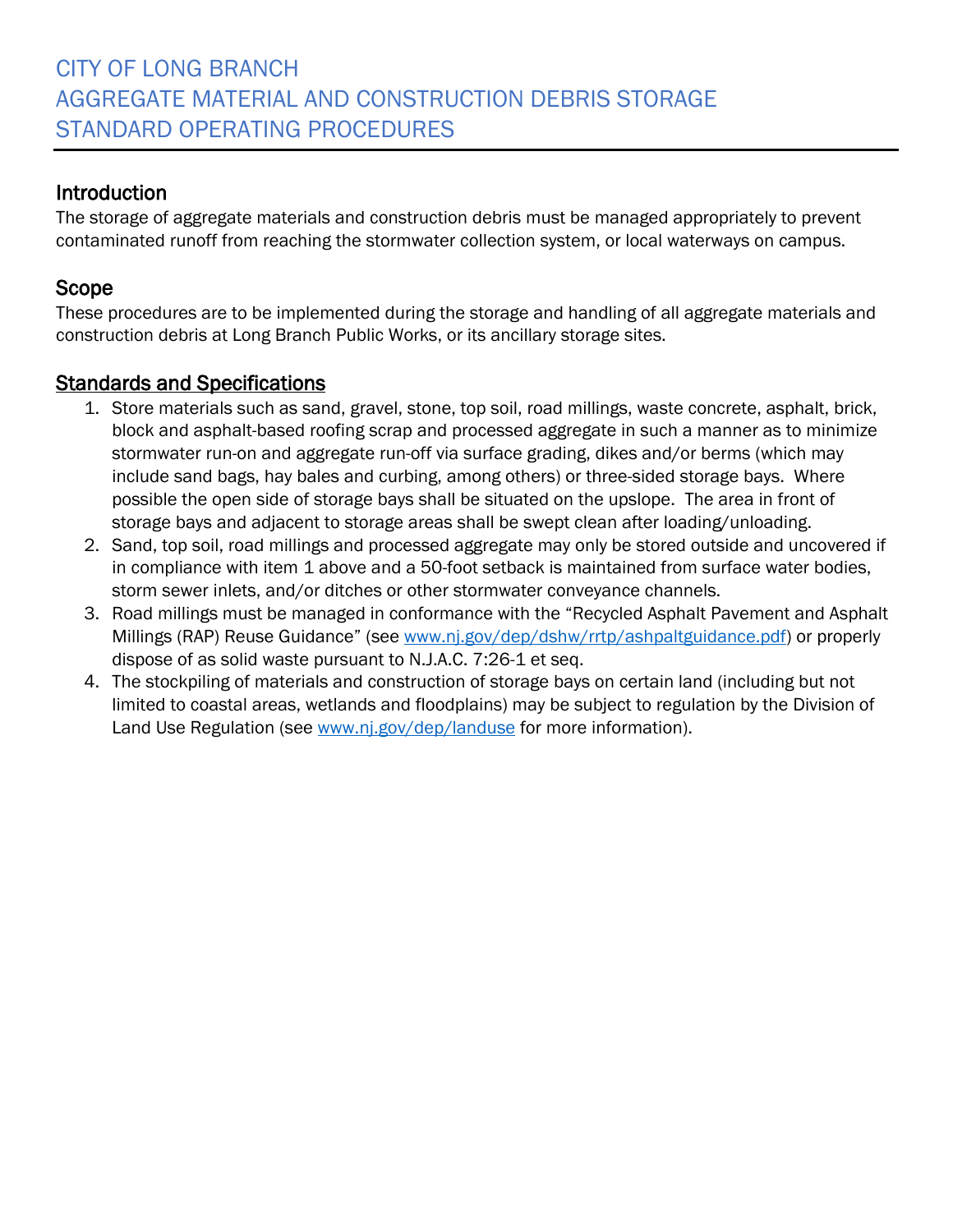Yard trimmings and wood waste management sites must be operated in a manner that diverts stormwater away from operations, minimizes or eliminates exposure of materials to stormwater, and eliminates the discharge of stormwater that comes in contact with source materials to storm sewer inlets or surface waters.

## Scope

These procedures are to be implemented during the yard trimmings and wood waste management operations at Public Works Facility, or its ancillary storage sites.

- 1. Construct windrows, staging and storage piles:
	- a. In such a manner that materials contained in the windrows, staging and storage piles do not enter waterways of the State;
	- b. On ground which is not susceptible to seasonal flooding;
	- c. In such a manner that prevents stormwater run-on and leachate run-off
- 2. Maintain perimeter controls such as curbs, berms, hay bales, silt fences, jersey barriers or setbacks, to eliminate the discharge of stormwater runoff carrying leachate or litter from the site to storm sewer inlets or the surface waters of the State.
- 3. Prevent on-site storm drain inlets from siltation using controls such as hay bales, silt fences, or filter fabric inlet protection.
- 4. Dry weather run-off that reaches a stormwater sewer system is an illicit discharge. Possible sources of dry weather run-off include wetting of piles by the operator; uncontrolled pile leachate or uncontrolled leachate from other materials stored at the site.
- 5. Remove trash from yard trimmings and wood waste upon receipt.
- 6. Monitor site for trash on a routine basis.
- 7. Store trash in leak-proof containers or on an impervious surface that is contained to control leachate and litter/
- 8. Dispose of collected trash at a permitted solid waste facility.
- 9. Employ preventative tracking measures, such as gravel, quarry blend, or rumble strips at exits.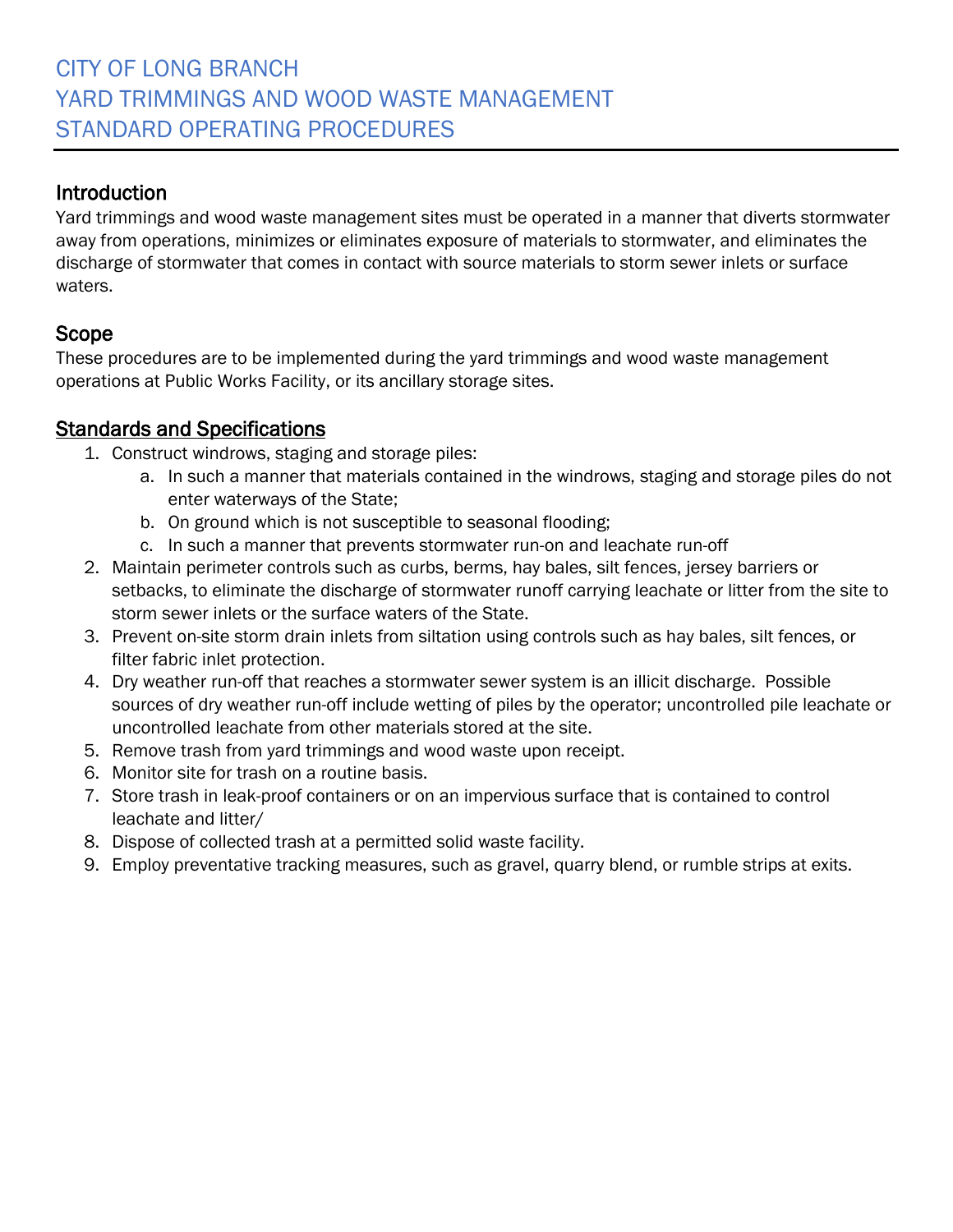Material storage must be managed appropriately to prevent contaminated runoff from reaching the stormwater collection system, or local waterways on campus.

## Scope

These procedures are to be implemented during the storage and handling of designated materials at Public Works Facility, or its ancillary storage sites. This SOP is intended for road cleanup materials, as well as other similar materials.

- 1. Road cleanup materials may include, but are not limited to, street sweepings, storm sewer cleanout materials, stormwater basin clean out materials, and other similar materials that may be collected during road cleanup operations. This does not include materials such as liquids, wastes which are removed from sanitary sewer systems, or material which constitutes hazardous waste in accordance with N.J.A.C. 7:26G-1.1 et seq.
- 2. Road cleanup materials must be ultimately disposed of in accordance with N.J.A.C. 7:26-1.1 et seq. See the "Guidance Document for the Management of Street Sweepings and Other Road Cleanup Materials" ([www.nj.gov/dep/dshw/rrtp/sweeping.htm\)](http://www.nj.gov/dep/dshw/rrtp/sweeping.htm).
- 3. Road cleanup materials placed into temporary storage must be, at minimum:
	- a. Stored in leak-proof containers or on an impervious surface and covered with a waterproof material (i.e., tarpaulin or 10-mil plastic sheeting) that is contained (e.g. bermed) to control leachate and stormwater run-on or run through; and
	- b. Removed for disposal (in accordance with 2, above) within six (6) months of placement into storage.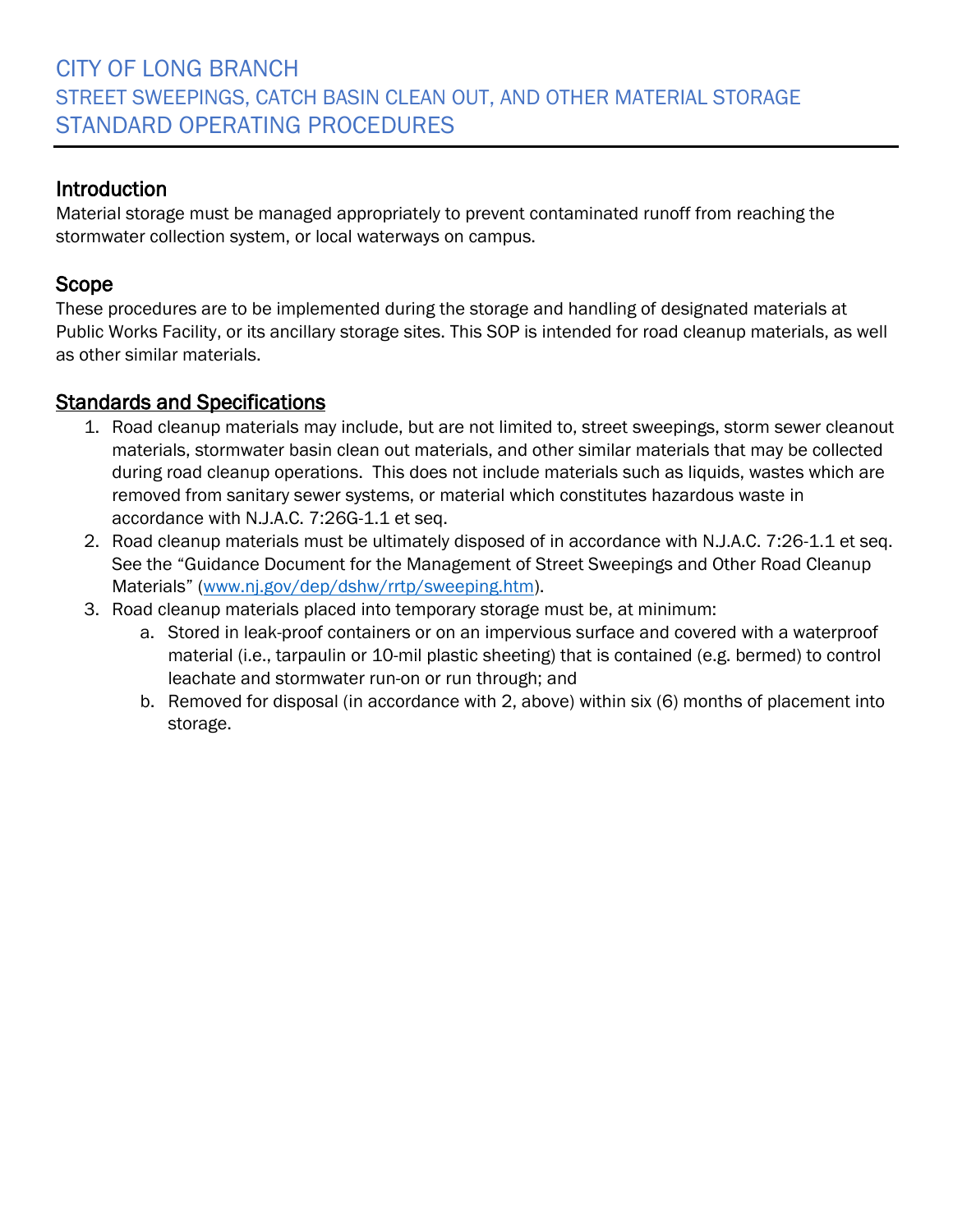#### SPPP Form 11 – Employee Training

All records must be made available upon request by NJDEP

A. Municipal Employee Training: Stormwater Program Coordinator (SPC) must ensure appropriate staff receive training on topics in the chart below as required due to job duties assigned within three months of commencement of duties and again on the frequency below. Indicate the location of associated training sign in sheets, dates, and agendas or description for each topic.

| Topic                                       | Frequency     | <b>Training Records</b>                  |
|---------------------------------------------|---------------|------------------------------------------|
| 1. Maintenance Yard Operations              | Every year    |                                          |
| (including Ancillary Operations)            |               |                                          |
| 2. Stormwater Facility Maintenance          | Every year    |                                          |
| 3. SPPP Training & Recordkeeping            | Every year    |                                          |
| 4. Yard Waste Collection Program            | Every 2 years |                                          |
| 5. Street Sweeping                          | Every 2 years | Documentation of employee training will  |
| 6. Illicit Connection Elimination and       | Every 2 years | be maintained within this plan. Training |
| <b>Outfall Pipe Mapping</b>                 |               | may be conducted by Long Branch City     |
| 7. Outfall Pipe Stream Scouring Detection   | Every 2 years | personnel or may be contracted to an     |
| and Control                                 |               | outside party as needed.                 |
| 8. Waste Disposal Education                 | Every 2 years |                                          |
| 9. Municipal Ordinances                     | Every 2 years |                                          |
| 10. Construction Activity/Post-Construction | Every 2 years |                                          |
| Stormwater Management in New                |               |                                          |
| Development and Redevelopment               |               |                                          |

B. Municipal Board and Governing Body Members Training: Required for individuals who review and approve applications for development and redevelopment projects in the municipality. This includes members of the planning and zoning boards, town council, and anyone else who votes on such projects. Training is in the form of online videos, posted at: [www.nj.gov/dep/stormwater/training.htm](http://www.nj.gov/dep/stormwater/training.htm)

Within 6 months of commencing duties, watch *Asking the Right Questions in Stormwater Review Training Tool.* Once per term thereafter, watch at least one of the online DEP videos in the series available under Post-Construction Stormwater Management. Indicate the location of records documenting the names, video titles, and dates completed for each board and governing body member.

C. Stormwater Management Design Reviewer Training: All design engineers, municipal engineers, and others who review the stormwater management design for development and redevelopment projects on behalf of the municipality must attend the first available class upon assignment as a reviewer and every five years thereafter. The course is a free, two-day training, conducted by DEP staff. Training dates and locations are posted at [www.nj.gov/dep/stormwater/training.html.](http://www.nj.gov/dep/stormwater/training.html) Indicated the location of the DEP certificate of completion for each reviewer.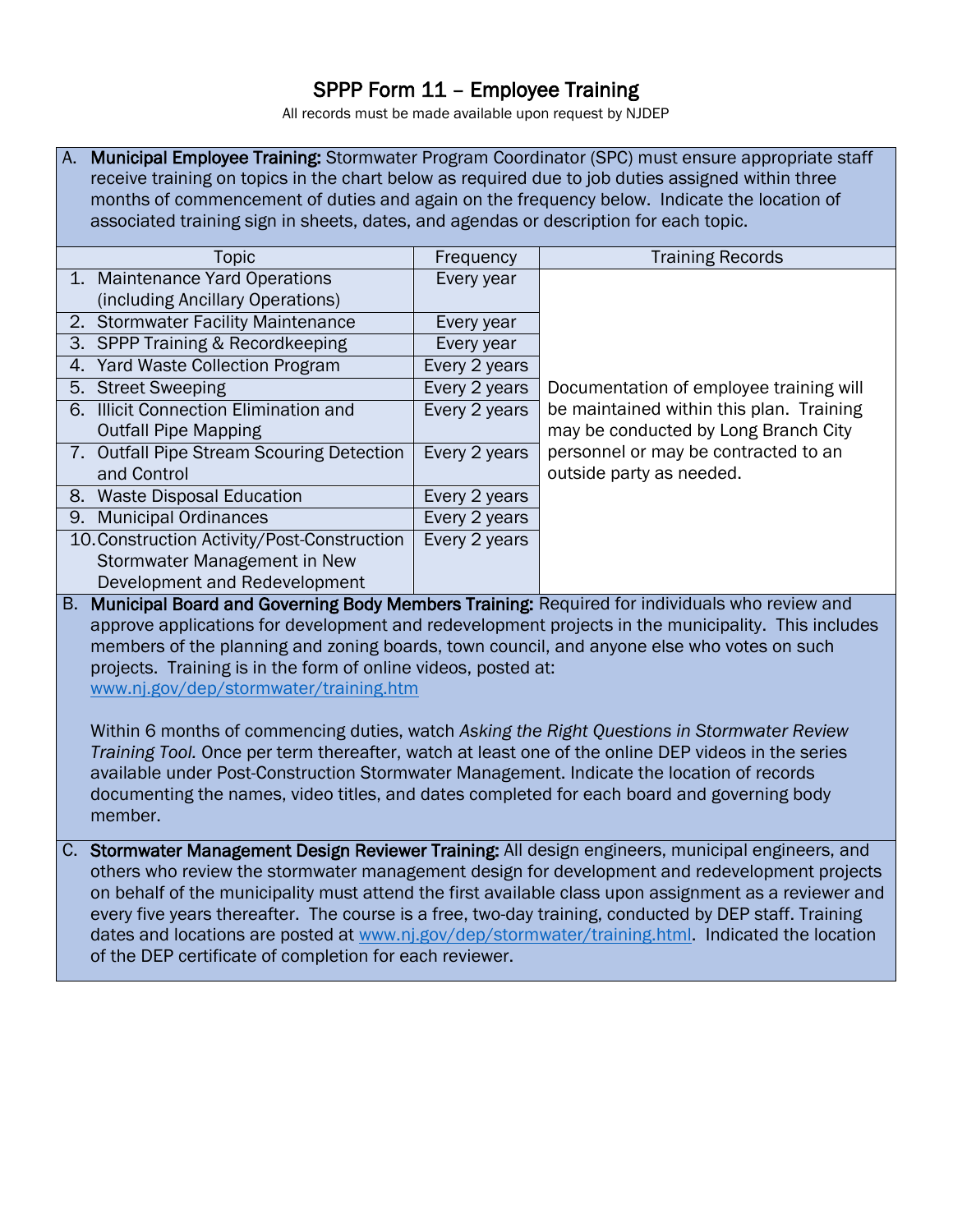## SPPP Form 12 – Outfall Pipes

All records must be made available upon request by NJDEP

1. Mapping: Attach an image or provide a link to the most current outfall pipe map. Maps shall be updated at the end of each calendar year.

*Note that ALL maps must be electronic by 21 Dec 2020 via the DEP's designated electronic submission services. For details, see [http://www.nj.gov/dep/dwq/msrp\\_map\\_aid.htm.](http://www.nj.gov/dep/dwq/msrp_map_aid.htm)*

2. Inspections: Describe the outfall pipe inspection schedule and indicate the location of records of dates, locations and findings.

Outfall pipe inspections will be conducted a minimum of once per permit cycle (every five years) in conjunction with the Illicit Connection Inspection Program. Records of inspection will be maintained with the facility's Stormwater Pollution Prevention Plan, at the Long Branch Public Works Department.

3. Stream Scouring: Describe the program in place to detect, investigate and control localized stream scouring from stormwater outfall pipes. Indicate the location of records related to cases of localized stream scouring. Such records must include the contributing source(s) of stormwater, recommended corrective action, and a prioritized list and schedule to remediate scouring cases.

Long Branch will inspect its outfalls annually for stream scouring in conjunction with the Illicit Connection Inspection Program. If remediation is necessary, repairs will be conducted in accordance with the Standards for Soil Erosion and Sediment Control in New Jersey. The City will ensure that all required local, state and/or federal permits are obtained prior to starting any repairs or remediation.

Records of inspection will be maintained with the facility's Stormwater Pollution Prevention Plan, at the City's Public Works Department.

4. Illicit Discharges: Describe the program in place for conducting visual dry weather inspections of municipally owned or operated outfall pipes. Record cases of illicit discharges using the DEP's Illicit Connection Inspection Report Form [\(www.nj.gov/dep/dwq/tier\\_a\\_forms.htm\)](http://www.nj.gov/dep/dwq/tier_a_forms.htm) and indicate the location of these forms and related discharge records.

*Note that Illicit Connection Inspection Report Forms shall be included in the SPPP and submitted to DEP with the annual report.* 

Long Branch will conduct visual dry weather flow inspections of all outfall pipes owned/operated at lease once per year to determine if dry weather flow (flow occurring 72 hours after a rain event) or other evidence of an illicit discharge is present. In addition to annual inspections, the City will investigate any possible illicit connections reported by residents.

Inspections will be documented on NJDEP's Illicit Connection Inspection Report Form. Documentation will be maintained in the SPPP and submitted to NJDEP as necessary.

If an illicit connection is identified, and determined to be emanating from the City, any necessary corrections to eliminate the discharge will be made in coordination with the Department of Public Works, as appropriate. If the connection is found to originate from another responsible party, Long Branch will report the illicit connection in writing to the NJDEP and notify the responsible entity, where appropriate.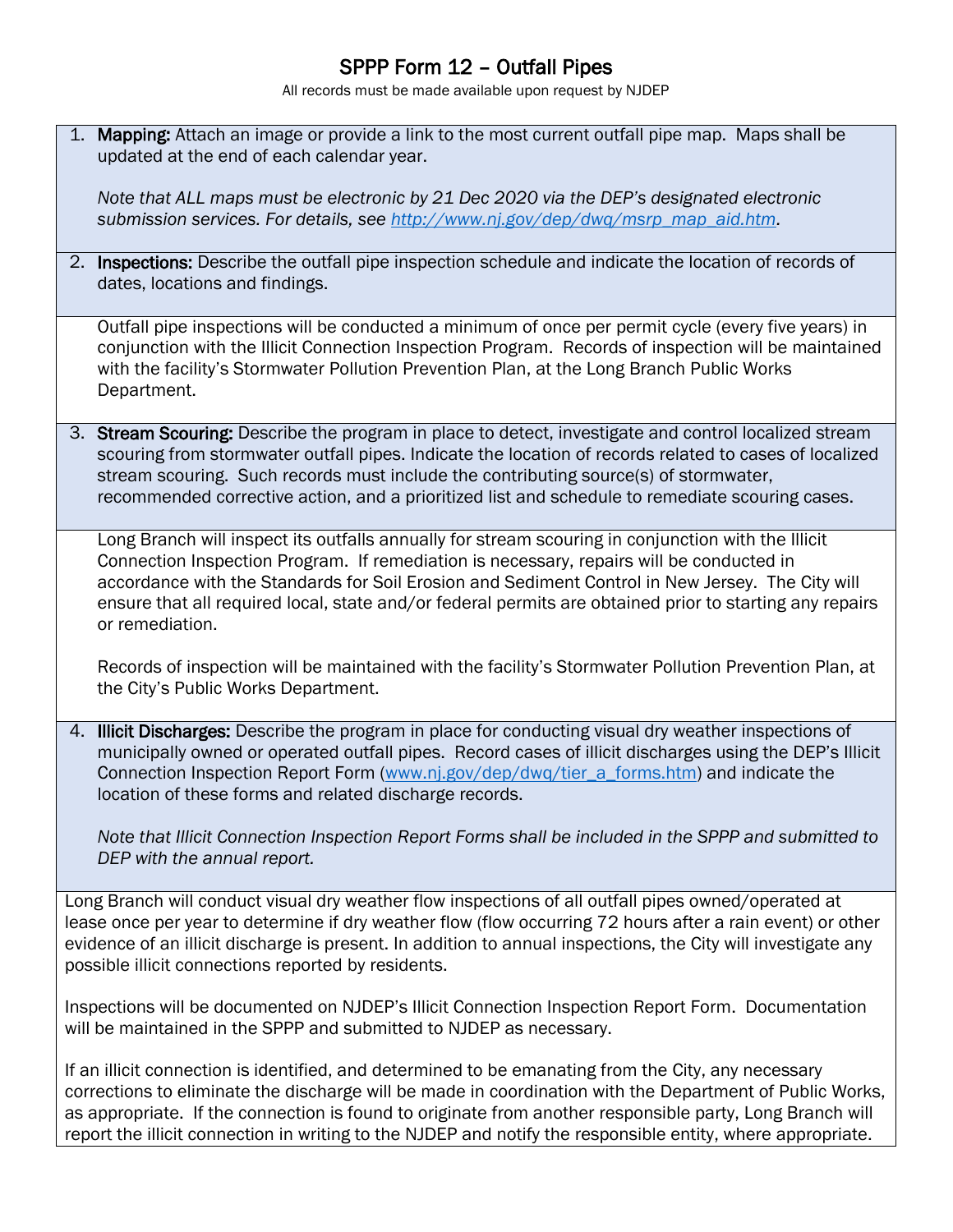| <b>Illicit Connection Inspection Report Form</b> |                                                                                                                                                                                                                                                                                                                                                                                                                                                                                                                      |  |  |  |
|--------------------------------------------------|----------------------------------------------------------------------------------------------------------------------------------------------------------------------------------------------------------------------------------------------------------------------------------------------------------------------------------------------------------------------------------------------------------------------------------------------------------------------------------------------------------------------|--|--|--|
|                                                  | Muncipality: _________________________________County: __________________________                                                                                                                                                                                                                                                                                                                                                                                                                                     |  |  |  |
| Municipality<br>Information                      |                                                                                                                                                                                                                                                                                                                                                                                                                                                                                                                      |  |  |  |
|                                                  |                                                                                                                                                                                                                                                                                                                                                                                                                                                                                                                      |  |  |  |
|                                                  | Date: ________________ Effective Date of Permit Authorization (EDPA) ___________                                                                                                                                                                                                                                                                                                                                                                                                                                     |  |  |  |
|                                                  |                                                                                                                                                                                                                                                                                                                                                                                                                                                                                                                      |  |  |  |
|                                                  | 1. Is there dry weather flow? $Y(\Box)$ N( $\Box$ )<br>2. If "YES", what is the outfall flow estimate? _________________________________<br>(flow sample should be kept for further testing, and this form will need to be submitted with the<br>Annual Report and Certification)                                                                                                                                                                                                                                    |  |  |  |
|                                                  | 3. Are there any indications of intermittent flow? $Y(\Box)$ N( $\Box$ )<br>4. If you answered "NO" to BOTH question #1 and #3, there is probably not an illicit connection and you<br>can skip to question #7.<br>(Note: This form does not need to be submitted to the Department, but should be kept with your SPPP.)<br>If you answered "YES" to either question, please continue on to questions #5.<br>(Note: This form will need to be submitted to the Department with the Annual Report and Certification.) |  |  |  |
|                                                  | 5. PHYSICAL OBSERVATIONS:                                                                                                                                                                                                                                                                                                                                                                                                                                                                                            |  |  |  |
|                                                  | (b) COLOR: none $\Box$ yellow $\Box$ brown $\Box$ green $\Box$ red $\Box$ gray $\Box$ other $\Box$ : ______________                                                                                                                                                                                                                                                                                                                                                                                                  |  |  |  |
|                                                  | (c) TURBIDITY: none $\Box$ cloudy $\Box$ opaque $\Box$                                                                                                                                                                                                                                                                                                                                                                                                                                                               |  |  |  |
|                                                  |                                                                                                                                                                                                                                                                                                                                                                                                                                                                                                                      |  |  |  |
|                                                  | (e) DEPOSITS/STAINS: none □ sediment □ oily □ other □: _________________________                                                                                                                                                                                                                                                                                                                                                                                                                                     |  |  |  |
|                                                  | (f) VEGETATION CONDITIONS: normal $\Box$ excessive growth $\Box$ inhibited growth $\Box$                                                                                                                                                                                                                                                                                                                                                                                                                             |  |  |  |
|                                                  | (g) DAMAGE TO OUTFALL STRUCTURES:                                                                                                                                                                                                                                                                                                                                                                                                                                                                                    |  |  |  |
|                                                  | <b>IDENTIFY STRUCTURE:</b>                                                                                                                                                                                                                                                                                                                                                                                                                                                                                           |  |  |  |
|                                                  | DAMAGE: none $\Box$ concrete spalling/cracking $\Box$ peeling paint $\Box$                                                                                                                                                                                                                                                                                                                                                                                                                                           |  |  |  |
|                                                  |                                                                                                                                                                                                                                                                                                                                                                                                                                                                                                                      |  |  |  |
|                                                  | 6. ANALYSES OF OUTFALL FLOW SAMPLE:<br>*field calibrate instruments in accordance with manufacturer's instructions prior to testing.                                                                                                                                                                                                                                                                                                                                                                                 |  |  |  |
|                                                  | (a) DETERGENTS: _<br>(if sample is greater than 0.06 mg/L, the sample is contaminated with detergents [which may be from sanitary<br>wastewater or other sources]. Further testing is required and this outfall should be given the highest priority.)                                                                                                                                                                                                                                                               |  |  |  |
|                                                  | (if the sample is not greater than 0.06 mg/L and it does not show physical characteristics of sanitary wastewater [e.g.;<br>odor, floatables, and/or color] it is unlikely that it is from sanitary wastewater sources, yet there may still be an illicit<br>connection of industrial wastewater, rinse water, backwash or cooling water. Skip to question #6c.)                                                                                                                                                     |  |  |  |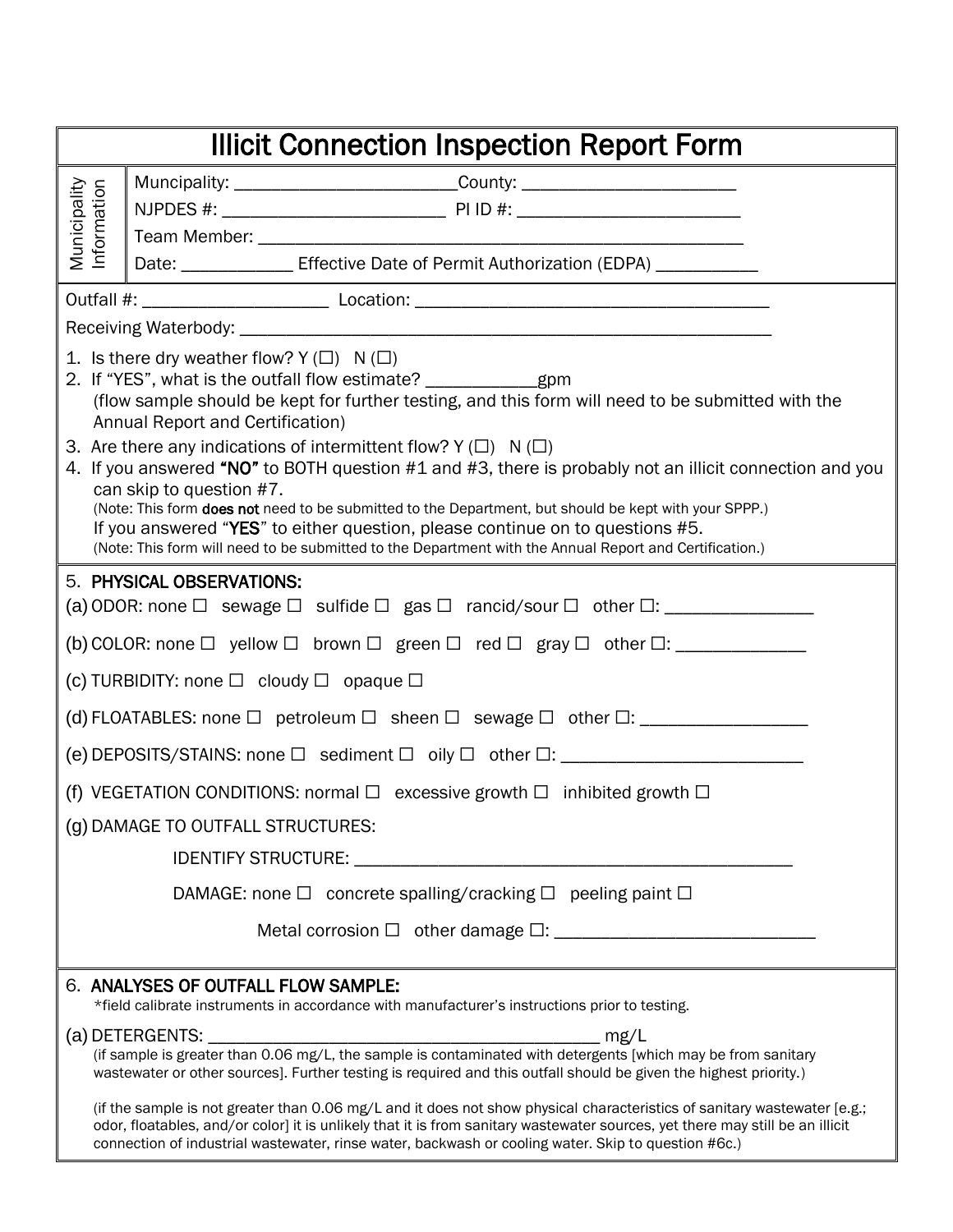| (b) AMMONIA (as N) TO POTASSIUM RATIO: __________                                                                                                                                                                                                                                                                                                                                                                                                                                                                                                                                                        |
|----------------------------------------------------------------------------------------------------------------------------------------------------------------------------------------------------------------------------------------------------------------------------------------------------------------------------------------------------------------------------------------------------------------------------------------------------------------------------------------------------------------------------------------------------------------------------------------------------------|
| (if the Ammonia to Potassium Ration is less than or equal to 0.6:1, then the pollutant is from another washwater source.)                                                                                                                                                                                                                                                                                                                                                                                                                                                                                |
|                                                                                                                                                                                                                                                                                                                                                                                                                                                                                                                                                                                                          |
| (if the sample tests below a detection limit of 0.1 mg/L for fluoride, it is likely to be from groundwater infiltration, springs<br>or streams. In some cases, however, it is possible that the discharge could originate from an onsite well used for<br>industrial cooling water which will test non-detect for both detergents and fluoride. To differentiate between these<br>cooling water discharges and ground water infiltration, you will have to rely on temperature.)<br>$\degree$ F<br>(d) TEMPERATURE:<br>(if the temperature of the sample is over 70°F, it is most likely cooling water.) |
| (if the temperature of the sample is under $70^{\circ}$ F, it is most likely from ground water infiltration.)                                                                                                                                                                                                                                                                                                                                                                                                                                                                                            |
| 7. Is there a suspected illicit connection? $Y(\Box)$ N( $\Box$ )                                                                                                                                                                                                                                                                                                                                                                                                                                                                                                                                        |
|                                                                                                                                                                                                                                                                                                                                                                                                                                                                                                                                                                                                          |
| If "NO", skip to signature block on the bottom of this form.                                                                                                                                                                                                                                                                                                                                                                                                                                                                                                                                             |
| 8. Has the investigation of the suspected illicit connection been completed? Y ( $\Box$ ) N ( $\Box$ )<br>If "YES", proceed to question #9.<br>If "NO", skip to signature block on the bottom of this form.                                                                                                                                                                                                                                                                                                                                                                                              |
|                                                                                                                                                                                                                                                                                                                                                                                                                                                                                                                                                                                                          |
| 9. Was the source of the illicit connection found? $Y(\Box) N(\Box)$                                                                                                                                                                                                                                                                                                                                                                                                                                                                                                                                     |
| If "YES", identify the source (including whether the source is from the Public Complex or another                                                                                                                                                                                                                                                                                                                                                                                                                                                                                                        |
| What plan of action will follow to eliminate the illicit connection or report the illicit connection to the<br>NJDEP?                                                                                                                                                                                                                                                                                                                                                                                                                                                                                    |
|                                                                                                                                                                                                                                                                                                                                                                                                                                                                                                                                                                                                          |
|                                                                                                                                                                                                                                                                                                                                                                                                                                                                                                                                                                                                          |
|                                                                                                                                                                                                                                                                                                                                                                                                                                                                                                                                                                                                          |
| Resolution:                                                                                                                                                                                                                                                                                                                                                                                                                                                                                                                                                                                              |
|                                                                                                                                                                                                                                                                                                                                                                                                                                                                                                                                                                                                          |
|                                                                                                                                                                                                                                                                                                                                                                                                                                                                                                                                                                                                          |
|                                                                                                                                                                                                                                                                                                                                                                                                                                                                                                                                                                                                          |
| If "NO", complete the Closeout Investigation Form and attach it to this Illicit Connection Inspection<br>Report Form.                                                                                                                                                                                                                                                                                                                                                                                                                                                                                    |
|                                                                                                                                                                                                                                                                                                                                                                                                                                                                                                                                                                                                          |
|                                                                                                                                                                                                                                                                                                                                                                                                                                                                                                                                                                                                          |
|                                                                                                                                                                                                                                                                                                                                                                                                                                                                                                                                                                                                          |
|                                                                                                                                                                                                                                                                                                                                                                                                                                                                                                                                                                                                          |
|                                                                                                                                                                                                                                                                                                                                                                                                                                                                                                                                                                                                          |
|                                                                                                                                                                                                                                                                                                                                                                                                                                                                                                                                                                                                          |

If there is a dry weather flow or evidence of an intermittent flow, be sure to include this form with your Annual Report and Certification.

If there is not a dry weather flow or evidence of intermittent flow, this form should be retained with your SPPP.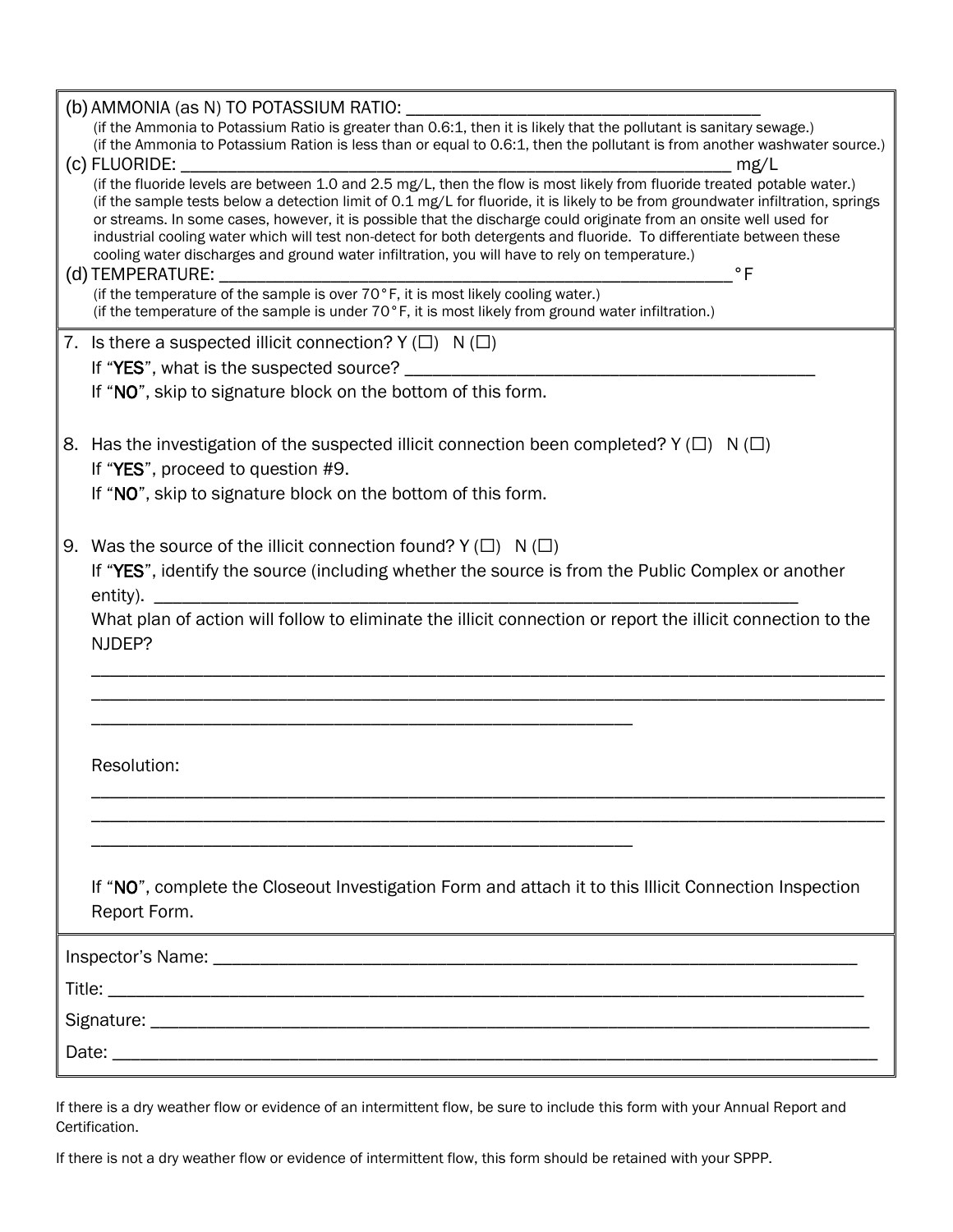## SPPP Form 13 – Stormwater Facilities Maintenance

All records must be made available upon request by NJDEP

| 1. Detail the program in place for the long-term cleaning, operation and maintenance of each<br>stormwater facility owned or operated by the municipality.                                                                                                                                                  |
|-------------------------------------------------------------------------------------------------------------------------------------------------------------------------------------------------------------------------------------------------------------------------------------------------------------|
| Long Branch will inspect all municipally owned stormwater facilities annually to ensure they are<br>functioning properly. In high risk areas, preventative maintenance will be performed on all<br>stormwater facilities to ensure that they do not begin to fail.                                          |
| 2. Detail the program in place for ensuring the long-term cleaning, operation and maintenance of<br>each stormwater facility NOT owned or operated by the municipality.                                                                                                                                     |
| Long Branch adopted a Stormwater Control Ordinance and enforces a provision that requires the<br>private entity to perform appropriate operations and maintenance of stormwater facilities.                                                                                                                 |
| 3. Indicate the location(s) of the Stormwater Facilities Inspection and Maintenance Logs listing the<br>type of stormwater facilities inspected, location information, inspection dates, inspector name(s),<br>findings, preventative and corrective maintenance performed.                                 |
| Inspection and maintenance logs will be maintained in the Office of the Public Works<br>Department.                                                                                                                                                                                                         |
| Note that maintenance activities must be reported in the annual report and records must be available upon request. DEP<br>maintenance log templates are available at: http://www.nj.gov/dep/stormwater/maintenance_guidance.htm (select specific<br>logs from choices listed in the Field Manuals section.) |
| Additional Resources: The NJ Hydrologic Modeling Database contains information and maps of stormwater management<br>basins. To view the database map, see https://hydro.rutgers.edu. To download data in an Excel format, see                                                                               |

*[https://hydro.rutgers.edu/public\\_data/.](https://hydro.rutgers.edu/public_data/)*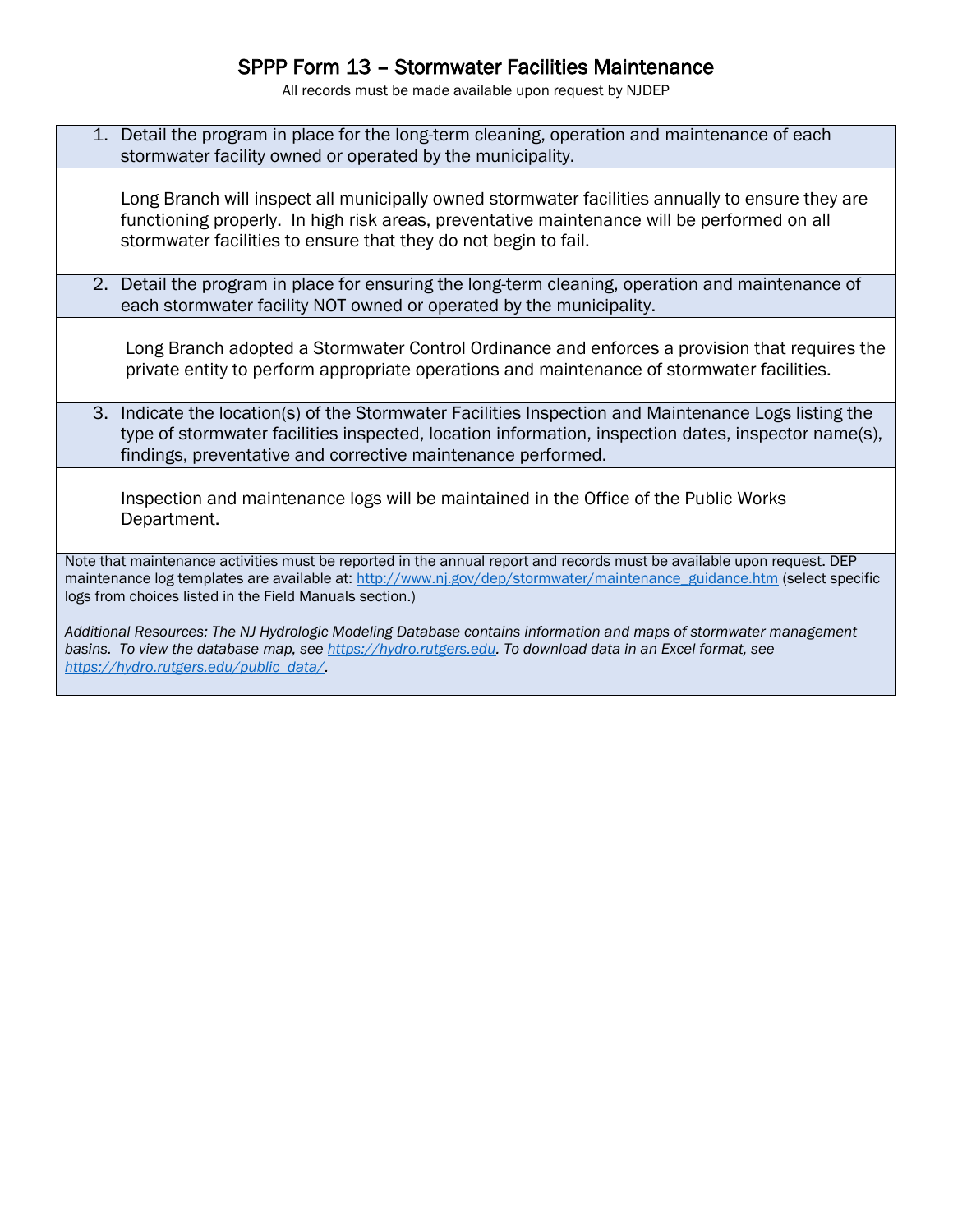## SPPP Form 14 – Total Maximum Daily Load Information

All records must be made available upon request by NJDEP

1. Using the Total Maximum Daily Load (TMDL) reports provided on [www.nj.gov/dep/dwq/msrp](http://www.nj.gov/dep/dwq/msrp-tmdl-rh.htm)[tmdl-rh.htm,](http://www.nj.gov/dep/dwq/msrp-tmdl-rh.htm) list adopted TMDLs for the municipality, parameters addressed, and the affected water bodies that impact the municipality's MS4 program.

Long Branch has reviewed the TMDL reports identified utilizing the NJDEP TMDL Lookup Tool. The following TMDLs have been identified for the City of Long Branch:

#### Applicable Stream TMDLs

• Fecal Coliform: Whale Pond Brook

#### Applicable Lake TMDLs

- Total Phosphorous: Franklin Lake
- Fecal Coliform: Lake Takanassee

#### Applicable Shellfish TMDLs

Total Coliform: Shrewsbury Estuary – A, Shrewsbury Estuary – B, Shrewsbury Estuary - C

2. Describe how the permittee uses TMDL information to prioritize stormwater facilities maintenance projects and to address specific sources of stormwater pollutants.

TMDL information obtained annually through review of this plan may be utilized to prioritized projects onsite. Reference to implementation of TMDL mitigation projects are addressed as Optional Measures in this plan.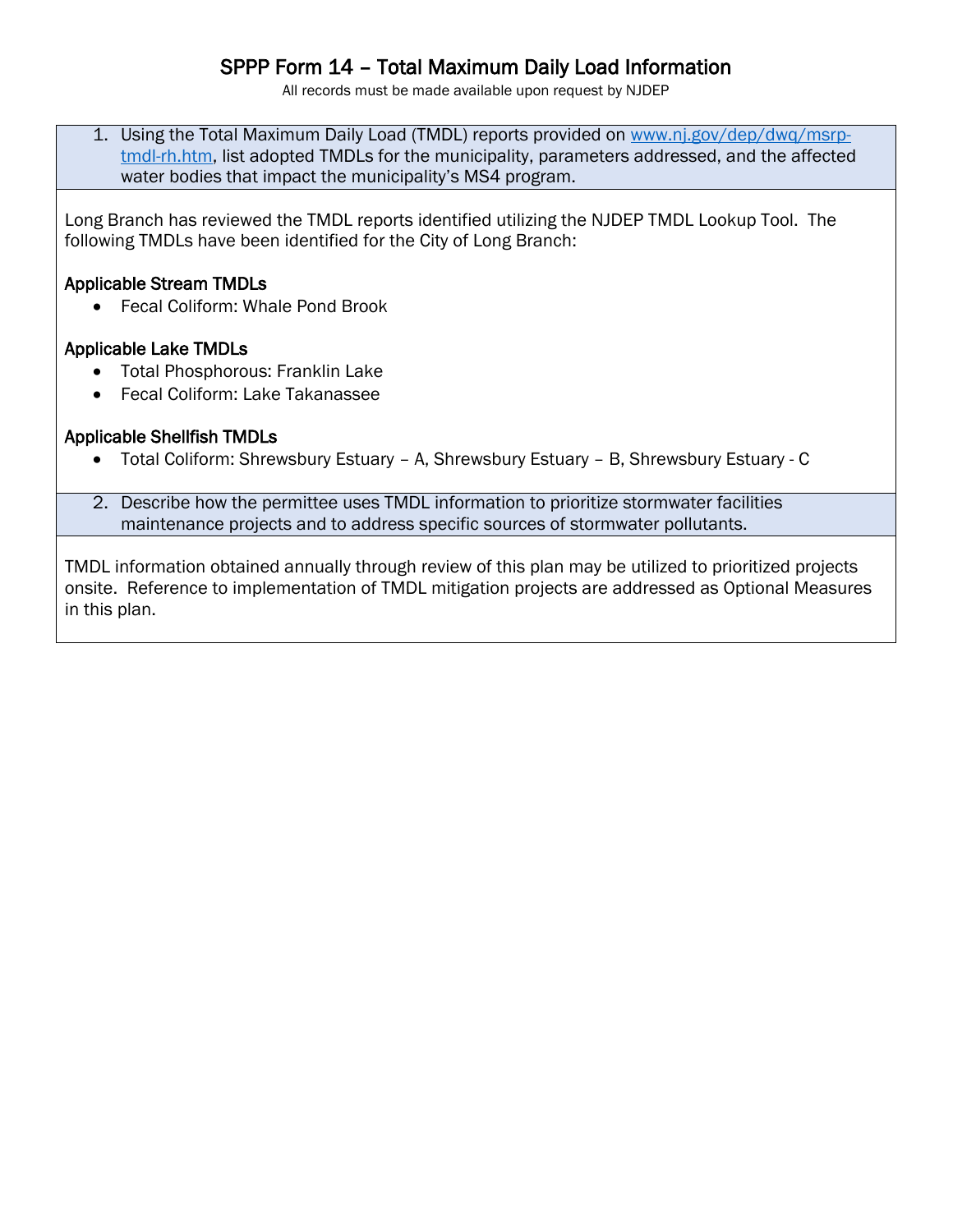## SPPP Form 15 – Optional Measures

All records must be made available upon request by NJDEP

1. Describe any Best Management Practice(s) the permittee has developed that extend beyond the requirements of the Tier A MS4 NJPDES permit that prevents or reduces water pollution.

#### Optional Measures

To address Fecal Coliform TMDL:

- Potential Sources: Human Sources (inadequate disposal systems, improperly maintained stormwater facilities, malfunctioning sewer systems); Domestic/Captive Animal Sources (pets, livestock, agricultural practices); Wildlife (nuisance concentrations, e.g. resident Canada geese and indigenous wildlife)
- Implementation: Implement proper stormwater facilities maintenance, identify malfunctioning disposal and sewer systems, adopt and enforce pet waste and wildlife feeding policies, develop conservation management plans.

To address Total Phosphorous TMDL:

- Potential Sources: Land Surface Runoff
- Implementation: Implement practices identified in the Lake Restoration Plan developed by the Department.
- 2. Has the permittee adopted a Refuse Container/Dumpster Ordinance?

The City of Long Branch previously adopted a Refuse Container/Dumpster Ordinance on June 1, 2010. Ordinances associated with the Municipal Stormwater Permit are enforced by local Police and Code Enforcement.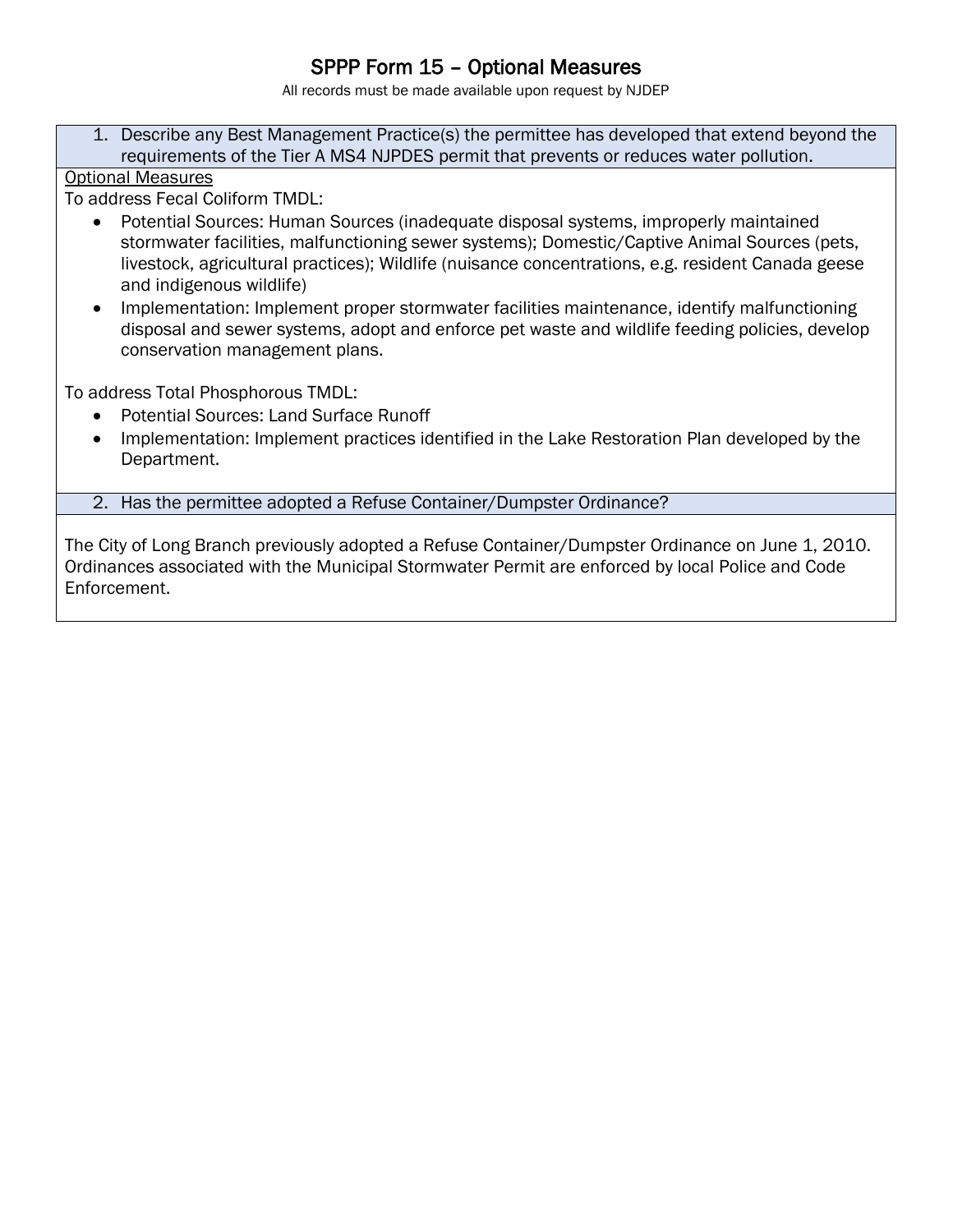#### City of Long Branch Local Public Education Program

Annually, the City of Long Branch will complete a minimum of 12 points, including activities from at least 3 of the 5 categories below. At least one of the activities will involve educating the businesses and the general public of hazards associated with illicit connections and improper disposal of waste. Long Branch may choose to complete the highlighted options below, or any other combination to obtain the minimum points required.

| <b>Activity</b>         | <b>Description</b>                                                                                                                                            | <b>Points</b>  |
|-------------------------|---------------------------------------------------------------------------------------------------------------------------------------------------------------|----------------|
| <b>Website and</b>      | Maintain a stormwater related page on the permittee's website or on permittee's                                                                               |                |
| <b>Social Media</b>     | social media site. The web page may include links to other stormwater related<br>resources, including the NJDEP stormwater website (www.njstormwater.org).    |                |
| <b>Newspaper Ad</b>     | Use Department created and approved stormwater education materials available                                                                                  | $\mathbf{1}$   |
|                         | on www.cleanwaternj.org to publish an ad in a newspaper or newsletter that                                                                                    |                |
|                         | serves the permittee.                                                                                                                                         |                |
| Radio/Television        | Broadcast a radio or television public service announcement from                                                                                              | $\mathbf 1$    |
|                         | www.cleanwaternj.org on a local radio or permittee's public service channel.                                                                                  |                |
| Green                   | Post signs at green infrastructure sites owned or operated by the permittee at the                                                                            | $5*$           |
| <b>Infrastructure</b>   | Public Complex that describe the function and importance of the infrastructure,                                                                               |                |
| <b>Signage</b>          | contact phone number, identification number, and/or website for more<br>information.                                                                          |                |
|                         |                                                                                                                                                               |                |
|                         | *New signs receive 0.5 credits per sign. Existing signs that are maintained or                                                                                |                |
|                         | upgraded receive 0.25 credits per sign. A maximum of 5 credits are allowed.                                                                                   |                |
| Billboard/Sign          | Produce and maintain (for credit in subsequent years) a billboard or sign which                                                                               | $\overline{2}$ |
|                         | can be displayed on a bus, bus stop shelter, recreation field (outfield sign), or                                                                             |                |
|                         | other similar public venue.                                                                                                                                   |                |
| <b>Mural</b>            | Produce and maintain (for credit in subsequent years) the planning and painting                                                                               | $\overline{2}$ |
|                         | of a stormwater pollution themed mural, storm drain art or other artwork at a                                                                                 |                |
|                         | general access area at the Public Complex or other similar public venue.                                                                                      |                |
| Stormwater              | Post signs at stormwater management basins or other structural stormwater                                                                                     | $5*$           |
| <b>Facility Signage</b> | related facilities owned or operated by the permittee at the Public Complex that                                                                              |                |
|                         | describe the function and importance of the facility, contact phone number,                                                                                   |                |
|                         | identification number, and/or website for more information.                                                                                                   |                |
|                         |                                                                                                                                                               |                |
|                         | *New signs receive 0.5 credits per sign. Existing signs that are maintained or<br>upgraded receive 0.25 credits per sign. A maximum of 5 credits are allowed. |                |
|                         |                                                                                                                                                               |                |

#### CATEGORY 1: GENERAL PUBLIC OUTREACH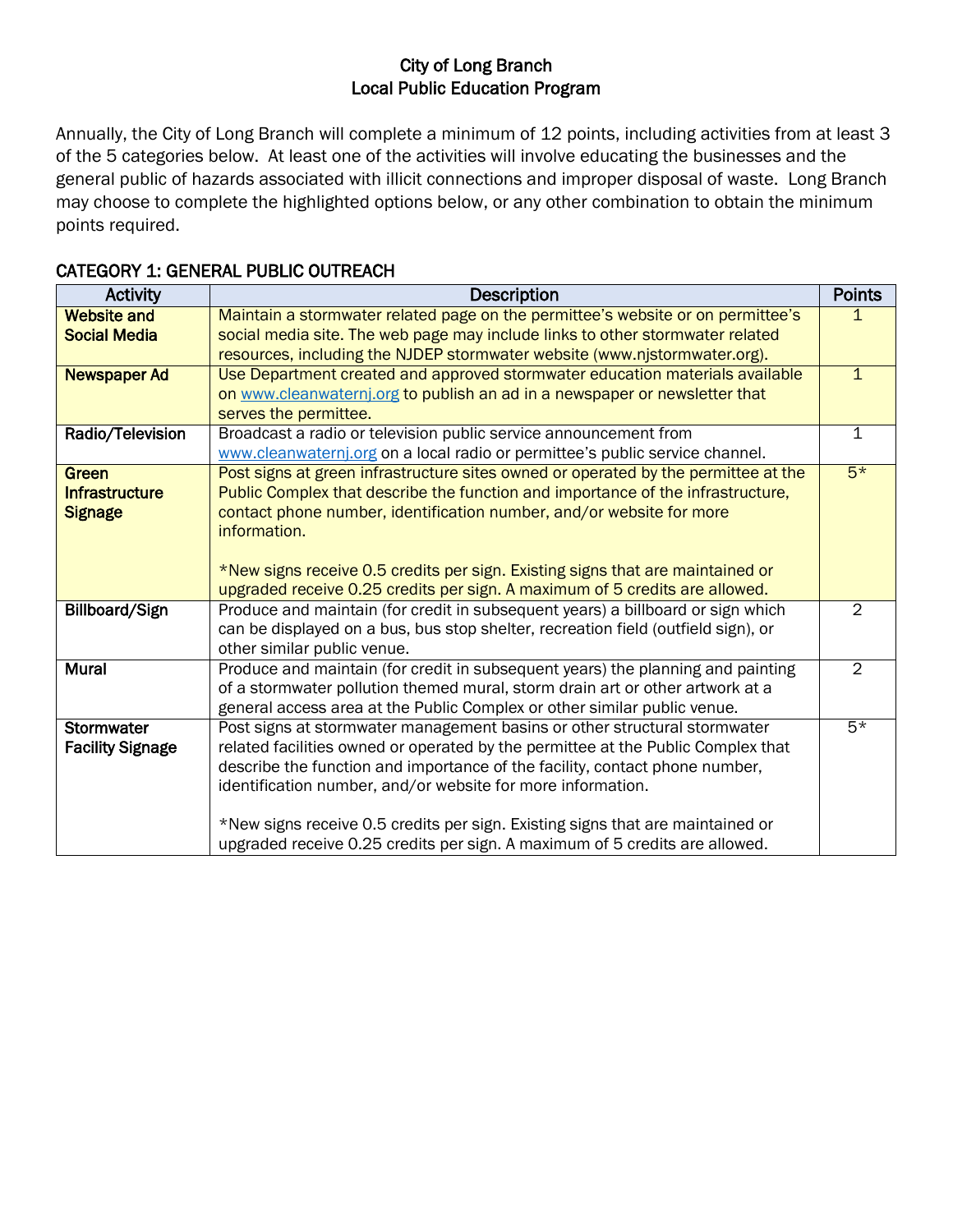#### CATEGORY 2: TARGETED AUDIENCES OUTREACH

| <b>Activity</b>         | <b>Description</b>                                                                    | <b>Points</b>  |
|-------------------------|---------------------------------------------------------------------------------------|----------------|
| <b>Stormwater</b>       | Present a stormwater related display or materials at any municipal event (e.g.,       |                |
| <b>Display</b>          | Earth Day, town picnic), at the municipal building or other similar public venue.     |                |
| <b>Promotional Item</b> | Distribute an item or items with a stormwater related message (e.g., refrigerator     | 2              |
|                         | magnets, temporary tattoos, key chains, bookmarks, pet waste bag dispensers,          |                |
|                         | coloring books, and pens or pencils). Municipality must initially have available a    |                |
|                         | minimum number of the items equal to 10% of the municipal population.                 |                |
| Mailing or e-           | Provide information to all known owners of stormwater facilities not owned or         | 3              |
| <b>Mailing Campaign</b> | operated by the municipality (i.e., privately owned) highlighting the importance of   |                |
|                         | proper maintenance of stormwater measures. For assistance see information at          |                |
|                         | www.nj.gov/dep/stormwater/maintenance_guidance.htm.                                   |                |
| Mailing or e-           | Distribute any of the Department's educational brochures, tip cards, or a             | $\overline{2}$ |
| <b>Mailing Campaign</b> | municipally produced equivalent (e.g., community calendar, newsletter, or             |                |
|                         | recycling schedule) via a mailing to every resident and business in the               |                |
|                         | municipality.                                                                         |                |
| Ordinance               | Distribute a letter or e-mail from the mayor or municipal official to every resident  | 3              |
| Education               | and business in the municipality highlighting the requirements and environmental      |                |
|                         | benefits of the Pet Waste, Wildlife Feeding, Litter Control, Improper Disposal of     |                |
|                         | Waste, Containerized Waste/Yard Waste Collection, Private Storm Drain Inlet           |                |
|                         | Retrofitting and Illicit Connection controls. Provide a link to the municipal website |                |
|                         | where subject ordinances are posted.                                                  |                |

#### CATEGORY 3: SCHOOL/YOUTH EDUCATION AND ACTIVITIES

| <b>Activity</b>                                     | <b>Description</b>                                                                                                                                                                                                                                                                                                                                                                                                                                               | <b>Points</b>       |
|-----------------------------------------------------|------------------------------------------------------------------------------------------------------------------------------------------------------------------------------------------------------------------------------------------------------------------------------------------------------------------------------------------------------------------------------------------------------------------------------------------------------------------|---------------------|
| School<br><b>Presentations</b>                      | Provide water-related educational presentation(s) and/or activities to local<br>preschool, elementary, middle/high school classes using staff or local partner<br>organizations. Topics could include stormwater, nonpoint source pollution,                                                                                                                                                                                                                     | $5*$                |
|                                                     | watersheds, water conservation and water quality. For ideas, see information at<br>www.nj.gov/dep/seeds.                                                                                                                                                                                                                                                                                                                                                         |                     |
|                                                     | *Presentations receive 1 credit per presentation, with a maximum of 5 credits<br>allowed.                                                                                                                                                                                                                                                                                                                                                                        |                     |
| <b>Water Education</b><br>Workshops                 | Provide water-related professional development workshops for local teachers<br>from a registered NJ Department of Education Professional Development<br>Provider.                                                                                                                                                                                                                                                                                                | 2                   |
| <b>Storm Drain</b><br>Labeling                      | Organize a project to label and/or maintain storm drain labels (that are not<br>already precast with a message) with a scout troop, local school district, or faith<br>based group, or other community youth group for a minimum of 40 labels. This<br>project could also include stenciling over precast labels to improve legibility.                                                                                                                          | $\overline{\omega}$ |
| Educational<br><b>Contest for</b><br><b>Schools</b> | Organize an educational contest with a local school district or a local community<br>organization to design a poster, magnet, rain stick, rain barrel or other craft/art<br>object. Contest themes shall have an appropriate stormwater message. Winning<br>entries are to be displayed at publicly accessible locations within the public<br>complex. The winning design should be shown on the public complex's website<br>or social media site, if practical. | 3                   |
| <b>AmeriCorps Event</b>                             | Coordinate an event (e.g. volunteer stream monitoring, educational<br>presentations, or stormwater awareness project) through AmeriCorps NJ<br>Watershed Ambassador Program.                                                                                                                                                                                                                                                                                     | 4                   |
| <b>Clean-Up</b>                                     | Sponsor or organize a litter clean up for a scout troop, local school district, faith-<br>based group or other community group from the public complex along a local<br>waterway, public park, stormwater facility, or in an area with storm drains that<br>discharge to a local lake or waterway.                                                                                                                                                               | $\overline{3}$      |